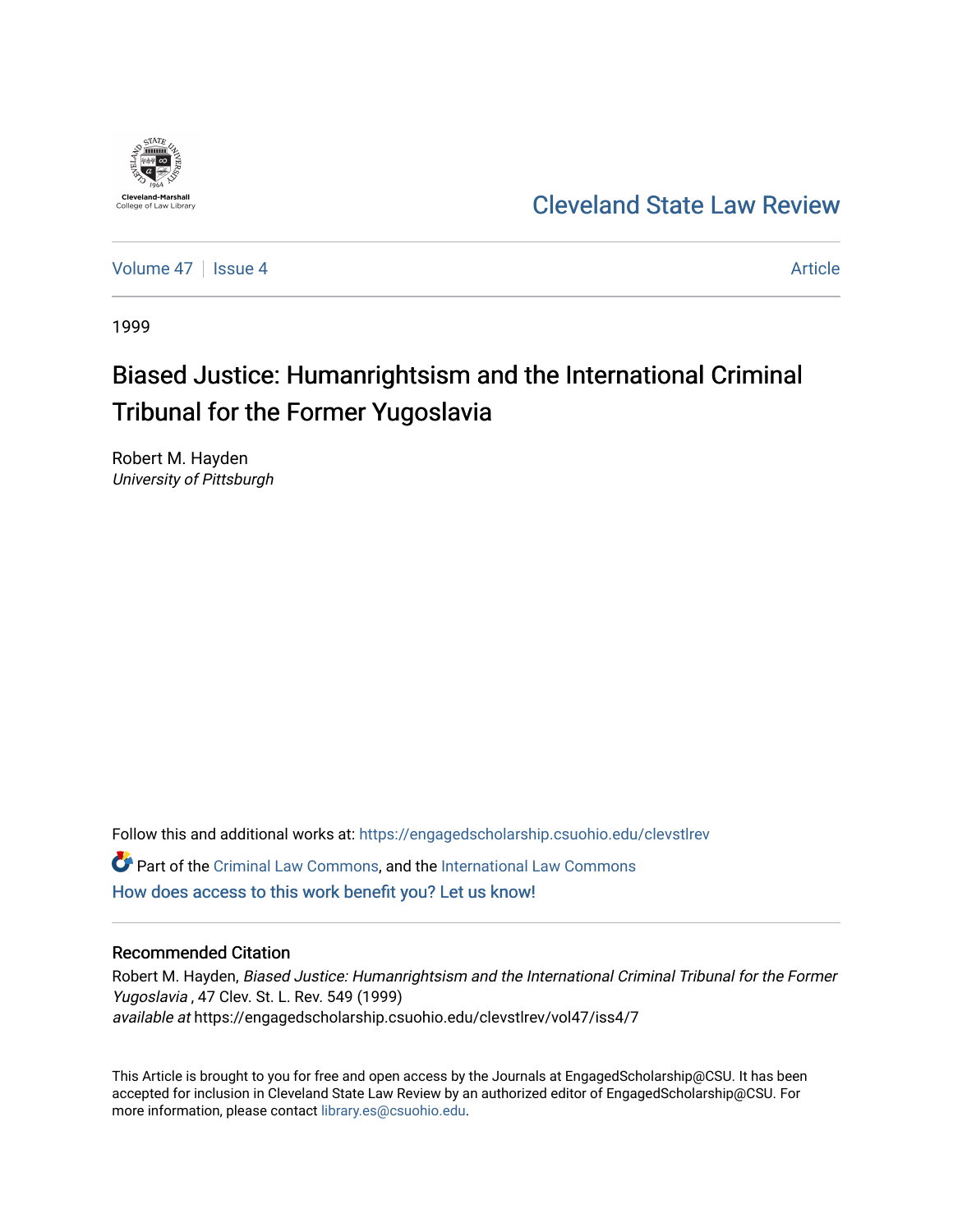# BIASED "JUSTICE:" HUMANRIGHTSISM AND THE INTERNATIONAL CRIMINAL TRIBUNAL FOR THE FORMER YUGOSLAVIA<sup>1</sup>

## ROBERT M. HAYDEN*<sup>2</sup>*

*Justice is the right to do whatever we think must be done, and therefore justice can be anything.*

Meša Selimoviƒ, *Death and the Dervish*

|          | <b>SELECTIVE PROSECUTION 1: CLUSTER BOMBS AND</b>  |  |
|----------|----------------------------------------------------|--|
|          |                                                    |  |
| $\Pi$ .  | <b>SELECTIVE PROSECUTION 2: WANTON DESTRUCTION</b> |  |
|          |                                                    |  |
| Ш.       |                                                    |  |
| $IV_{-}$ | FAILURE TO PROSECUTE PRIMA FACIE WAR CRIMES:       |  |
|          | DEPRIVING A CIVILIAN POPULATION OF WATER 558       |  |
| V.       | U.S. GOVERNMENT DIRECTION OF PROSECUTION 1:        |  |
|          |                                                    |  |
| VI.      | U.S. GOVERNMENT DIRECTION OF PROSECUTION 2:        |  |
|          |                                                    |  |
| VII.     | DENIAL OF A FAIR TRIAL 1: JUDICIAL DEFERENCE TO    |  |
|          |                                                    |  |
| VIII.    | DENIAL OF A FAIR TRIAL 2: CHANGING THE TRIAL       |  |
|          |                                                    |  |
| IX       | PROBLEMS FOR AMERICA? STATE RESPONSIBILITY  568    |  |
| X.       | "HUMAN RIGHTS PECCADILLOES" AND HUMANITARIAN       |  |
|          |                                                    |  |
| XI.      |                                                    |  |
|          |                                                    |  |

Human Rights Watch ("HRW") has hailed the new millenium as "the beginning of a new era for the human rights movement," based on "an evolution in public morality."<sup>3</sup> Its *World Report 2000* trumpets the trumping of state sovereignty by

<sup>2</sup>Professor of Anthropology and of Law, University of Pittsburgh and Director, Center for Russian and East European Studies.

<sup>3</sup>Human Rights Watch, *World Report 2000: Introduction* <http://www.hrw.org/ wr2k/Front.htm.>

 $1\textdegree$  2000 by Robert M. Hayden. All rights reserved. Not to be cited or quoted without written permission of author. Revised version of paper presented at the Woodrow Wilson Center, Dec. 8, 1999.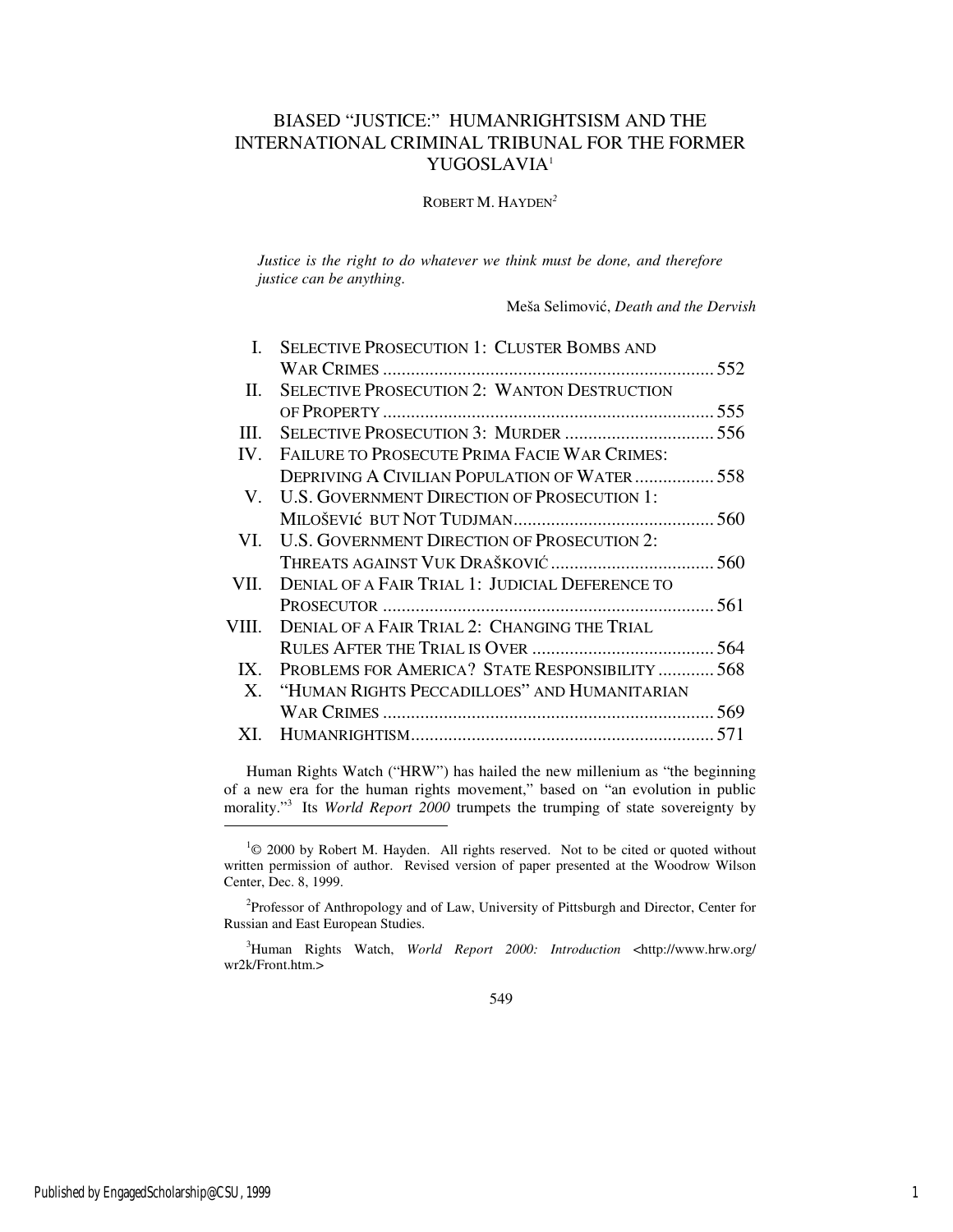human rights<sup>4</sup> because courts are willing to indict leaders and organizations, such as NATO, are willing to intervene militarily against regimes that commit crimes against humanity. HRW cites the International Criminal Tribunals for the former Yugoslavia and for Rwanda, the incipient International Criminal Court, prosecutions of assorted Yugoslavs and Rwandans by Austrian, Belgian, French, German and Swiss courts, and a Spanish judge's indictment of former Chilean dictator Agusto Pinochet. It then mentions the NATO military actions against Yugoslavia and the international intervention in East Timor. It concludes that all of this "foretells an era in which the defense of human rights can move from a paradigm of pressure based on international human rights law to one of law enforcement."<sup>5</sup>

The interlinking rhetorics of law, justice and morality, along with their opposites of crime and injustice, underpin calls for "humanitarian [military] intervention," and the image of justice via international tribunals is dominant. HRW put "significant progress towards an international system of justice" to prosecute crimes against humanity at the head of its discussion of 1999 achievements, $6$  and is a strong proponent of the International Criminal Court. The link between tribunals and military intervention is explicit: "like the use of military intervention, the emergence of an international system of justice signals that sovereignty is no longer the barrier it once was to actions against crimes against humanity."<sup>7</sup>

The millenial shift includes a remarkable transformation of the capabilities of "human rights organizations," from persuasion to prosecution:

Until now ... human rights organizations could shame abusive governments. They could galvanize diplomatic and economic pressure. They could invoke international human rights standards. But rarely could they trigger prosecution of tyrants or count on governments to use their police powers to enforce human rights law. Slowly, this appears to be changing.<sup>8</sup>

HRW is not the only human rights organization that calls for governments to use their "police powers" to intervene in other states in the name of morality. Bernard Kouchner, U.N. Governor of Kosovo after NATO's occupation of the place but otherwise one of the founders of Doctors Without Borders, the organization that won the Nobel Peace prize in 1999, is another: "a new morality can be codified in the 'right to intervention' against abuses of national sovereignty.. . . In a world aflame after the Cold War, we need to establish a forward-looking right of the world community to actively interfere in the affairs of sovereign nations to prevent an explosion of human rights violations."<sup>9</sup> To Kouchner, this "right to intervene" is not "human rights imperialism" because

<sup>5</sup>Human Rights Watch, *World Report 2000.*

6 *Id*.

1

7 *Id* at 6.

8 *Id*. at 1.

<sup>9</sup>Bernard Kouchner, *Establish a Right to Intervene Against War*, L.A. TIMES, Oct. 18 1999, at 7.

<sup>4</sup>Human Rights Watch, *Human Rights Trump Sovereignty in 1999*, Press release, Dec. 9, 1999.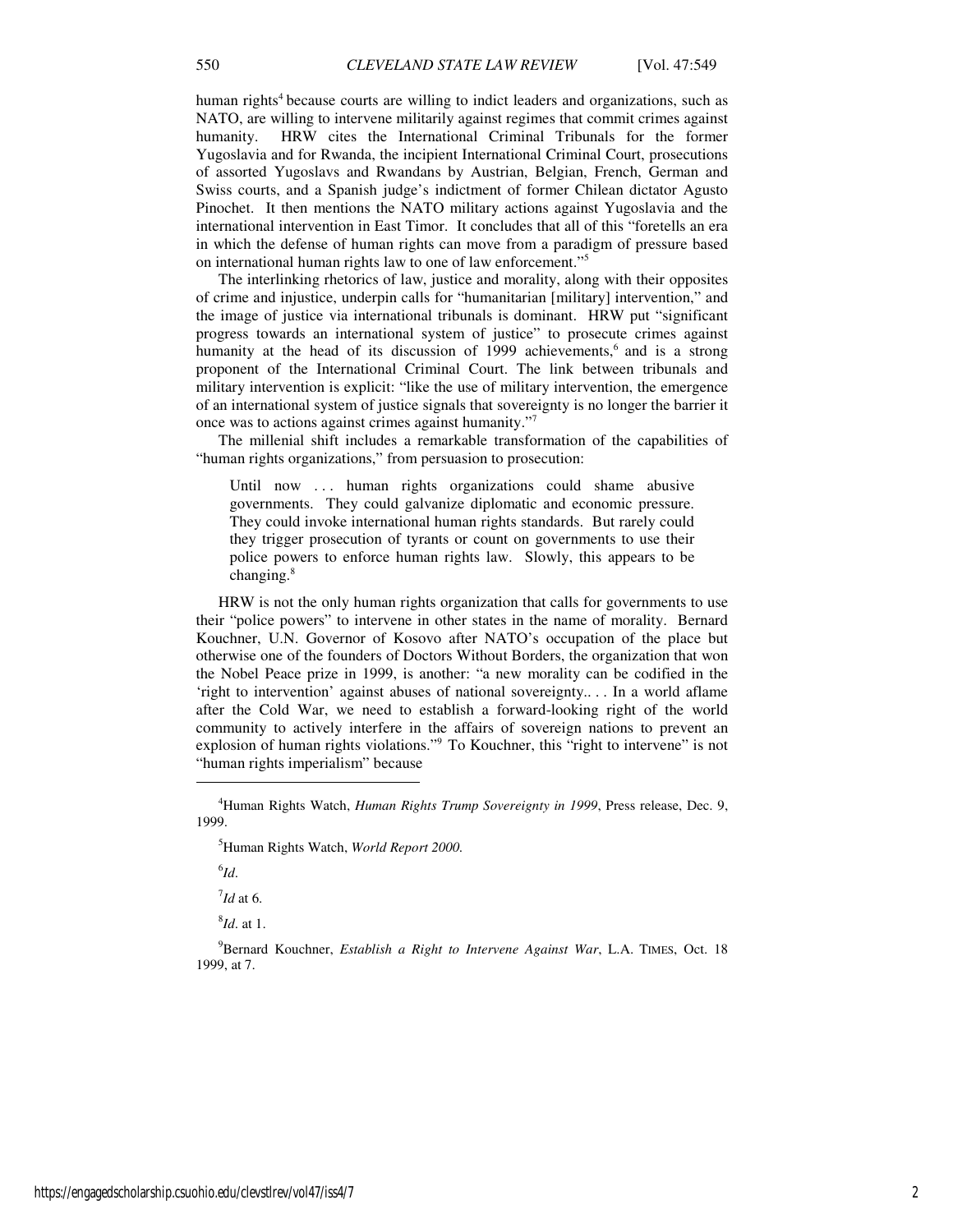everywhere, human rights are human rights. Freedom is freedom. Suffering is suffering. Oppression is oppression. If a Muslim woman in the Sudan opposes painful clitoral excision, or if a Chinese woman opposes the binding of her feet, her rights are being violated. She needs protection.. . . When a patient is suffering and desires care, he or she has the right to receive it. This principle also holds for human rights.<sup>10</sup>

Chinese footbinding was last reported in the 1930s, and both the knowledge and the seriousness of a 1999 writer who calls for protection against it might thus seem doubtful. Yet Kouchner's elevation to administrative office indicate that the NATO powers, at least, take him seriously.<sup>11</sup> Certainly his sentiments echo those of Vaclav Havel, that "human beings are more important than the state . . . the idol of state sovereignty must inevitably dissolve" and that NATO's war against Yugoslavia "places human rights above the rights of the state," thus demonstrating that "human rights are indivisible and that if injustice is done to one, it is done to all."<sup>12</sup>

Assertions of devotion to justice, however, are common in the world–probably every political actor makes public claims to be on the side of justice and to uphold morality. HRW and other human rights organizations that call for military intervention are thus acting as classic political figures, demanding the application of massive violence to those whom they define as immoral. As such, their own actions and the actions of those whom they support should be exposed to the same scrutiny that they claim to apply to others.

This article thus takes a close look at one of the most important of the elements of the new international legal order which human rights activists promote, the International Criminal Tribunal for the Former Yugoslavia (ICTY, or "the Tribunal"). It finds that the ICTY delivers a "justice" that is biased, with prosecutorial decisions based on the national characteristics of the accused rather than on what available evidence indicates that  $he^{13}$  has done. Evidence of this bias is found in the failure to prosecute NATO personnel for acts that are comparable to those of Yugoslavs already indicted, and of failure to prosecute NATO personnel for *prima facie* war crimes. This pattern of politically driven prosecution is accompanied by the use of the Tribunal as a political tool for those western countries that support it, and especially the United States: put bluntly, the Tribunal prosecutes only those whom the Americans want prosecuted, and the United States government

1

 $^{10}$ *Id.* 

 $11$ Kouchner's former organization, Doctors Without Borders, though, may not take him so seriously. In August 2000, the organization withdrew from Kosovo, blaming Kouchner's administration of the province as ineffective and failing to protect minorities there. *U.N. has Failed Kosovo Minorities*, THE INDEPENDENT (London), Aug. 17, 2000, at 1.

<sup>&</sup>lt;sup>12</sup>Vaclav Havel, *Kosovo and the End of the Nation-State*, N.Y. REV. OF BOOKS, June 10, 1999 at 4, 6. The idea that "people" have rights superior to those of states is extended by John Rawls to mean that "liberal and decent peoples," not states, should be the true actors in international society. JOHN RAWLS, THE LAW OF PEOPLES (1999). Since each such "people" has a government (at 23) and a territory which it has the right to protect (at 29), it is very difficult to see how his distinction is meaningful―what, after all, is a State but a government united with a territory?

<sup>&</sup>lt;sup>13</sup>The gendered pronoun is intentional–no women have yet been charged by the ICTY.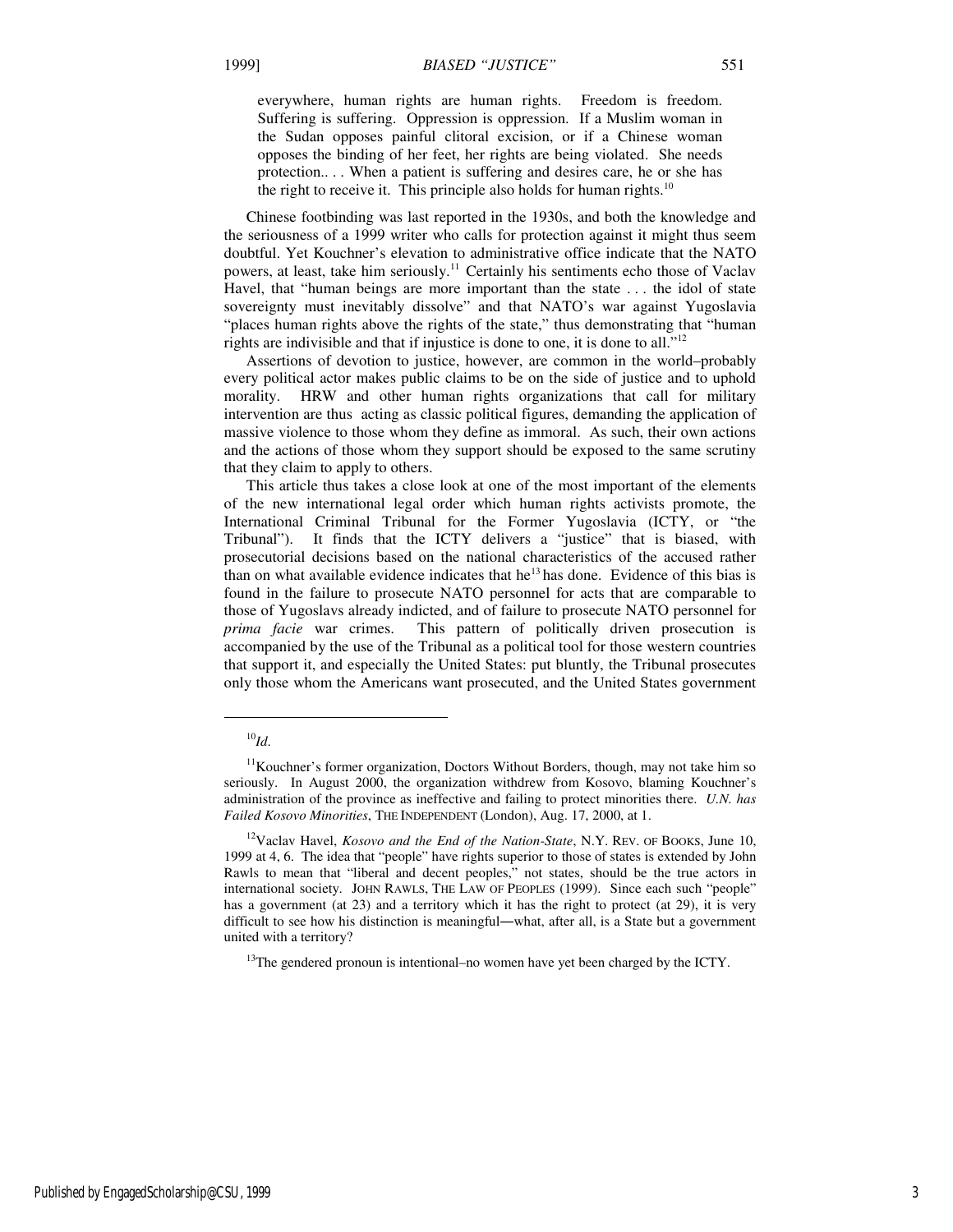threatens prosecution by the supposedly independent ICTY in order to obtain compliance from political actors in the Balkans. Further, judicial decisions by the ICTY render it extremely difficult if not impossible for an accused to obtain a fair trial, while the Tribunal has also shown a lack of interest in the investigation of potential prosecutorial misconduct.

An expose of the ICTY has its own intrinsic merits, but there is a wider point. The materials that are cited in this paper are almost all from readily accessible sources, and the *facts* discussed should be well known. Yet the arguments made here are not those commonly taken in regard to the ICTY by those who claim to be human rights advocates, which raises the question of why NATO actions that so clearly violate human rights, and Tribunal actions that so clearly violate fundamental fairness towards defendants, are not the subject of much concern by those who profess to support human rights. The answer is found in the transformation of human rights concepts, from protesting the application of state violence on nonviolent dissidents to demanding the application of massive violence on states deemed to be inferior. This transformation turns human rights into humanrightsism, with the new ism, like most isms, a repudiation in practice of the principles that it supposedly embodies. The ICTY is a particularly striking manifestation of humanrightsism because of the high principles that are routinely invoked to justify it, which are betrayed in practice.

#### I. SELECTIVE PROSECUTION 1: CLUSTER BOMBS AND WAR CRIMES

In July 1995, Milan Martić, President of the Republika Srpska Krajina (the selfproclaimed Serb "Republic" in Croatia) , was indicted before the ICTY for violations of the laws and customs of war, in that he had ordered a missile attack on the city of Zagreb in retaliation for the successful Croatian offensive of May, 1995, which had driven Serbs from Slavonija.<sup>14</sup> What is interesting about this indictment is that what made the bombardment a war crime was that it was carried out by missiles that had been fitted with cluster bombs warheads: "warheads containing 288 bomblets, all of which in turn have 400 small steel balls, which are scattered, along with bomblet fragments, on a lethal radius of ten meters. . . . It is used for soft targets, that is troops on the ground and vehicles, not for buildings or military installations."<sup>15</sup> Seven civilians were killed and many more wounded, and it was noted in the Rule 61 hearing that one rocket damaged a home for the aged and a children's hospital.<sup>16</sup>

The use of cluster bombs is key to the Martić indictment, and the nature of these bombs was described in detail in the Rule 61 hearing. As the indictment put it, the rocket in question could "be fitted with different warheads to accomplish different tasks: either to destroy military targets or to kill people. When the [missile] is fitted with 'cluster bomb' ... it is an anti-personnel weapon designed only to kill

<sup>14</sup>*Prosecutor of the Tribunal against Milan Martic*, Indictment, ICTY Case No. IT-95-11, July 25, 1995 (hereinafter, Martic Indictment). Note: unless otherwise specified, references to ICTY documents are to versions on the Tribunal's web page: <http://www.un.org/icty/>.

<sup>15</sup>*Prosecutor of the Tribunal against Milan Martic*, ICTY case no. IT-96-11-R61; Rule 61 Evidentiary Review (Feb. 27, 1996) at 5 <http://www.un.org/icty/transe11/960227IT.txt> (hereinafter Martic Rule 61 hearing).

<sup>16</sup>*Id*. at 19.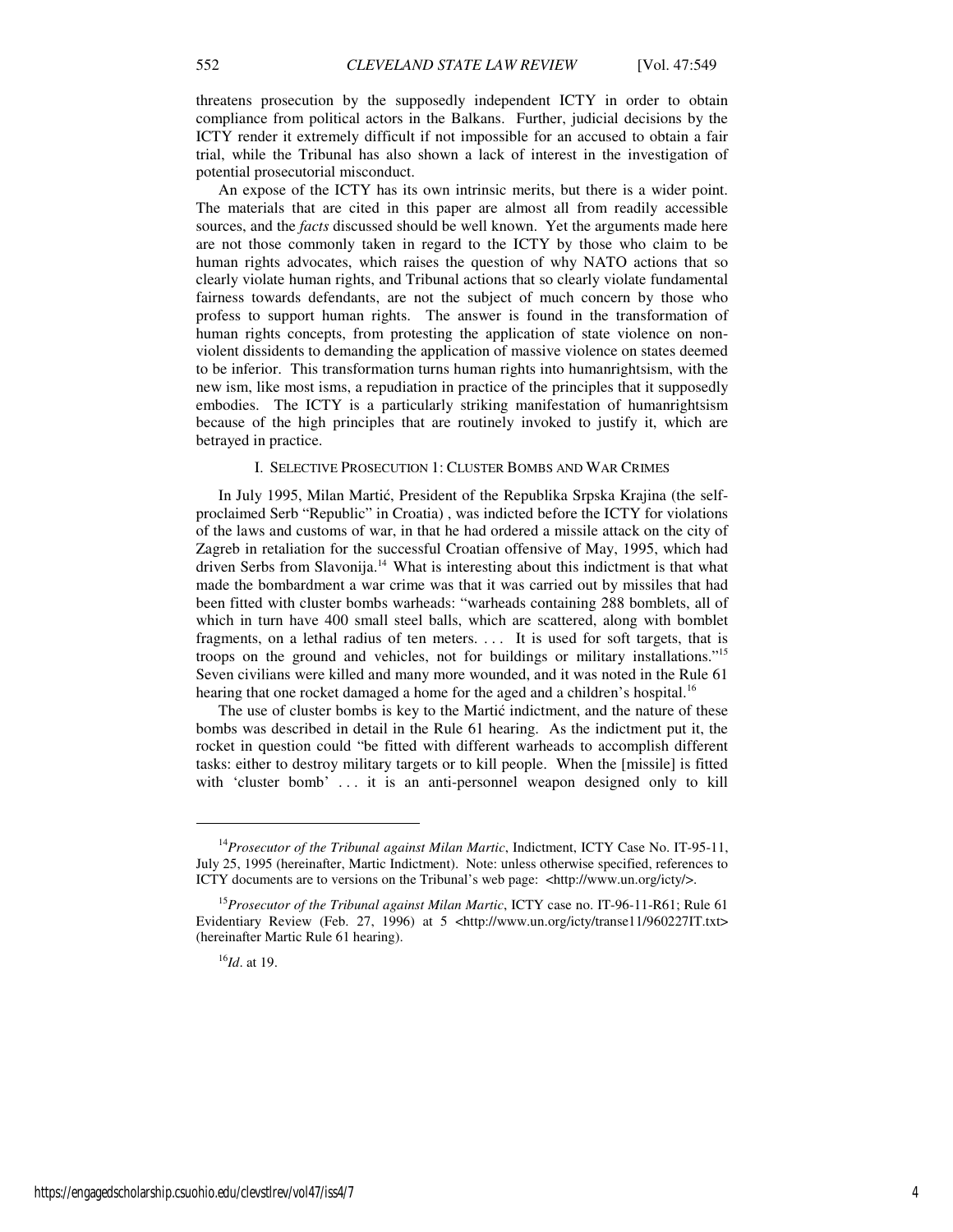people."<sup>17</sup> With this in mind, it is interesting to see the lack of response by the ICTY Prosecutor to NATO's May 7 attack on the city of Niš, when cluster bombs fell on the market, killing fifteen people, and the city's main hospital was also hit.<sup>18</sup> Over the course of the NATO bombings, nine hospitals were damaged or destroyed and over 300 secondary and elementary schools and other educational institutions were damaged.<sup>19</sup> According to the *Philadelphia Inquirer*, the U.S. Defense Department says that "American planes dropped 1,100 cluster bomb canisters, with 220,000 bomblets, over Kosovo," while "British planes dropped about 500 bombs, each with 147 bomblets."<sup>20</sup> British authorities have acknowledged dropping large numbers of cluster bombs, and in August 2000 had to admit that about 60% of those cluster bombs either missed their targets or remained unaccounted for, leaving perhaps  $60,000$  bomblets unexploded in Yugoslavia and Kosovo.<sup>21</sup>

In light of these statistics, the conclusion of the committee established by the Prosecutor to review the NATO bombing campaign, that there should be no investigation into NATO's use of cluster bombs, is remarkable.<sup>22</sup> The committee's report attempted to distinguish NATO's use of cluster bombs from the culpability asserted in the *Martic* indictment by saying that condemnation of the use of cluster bombs should be limited only to the facts of that case. However, the Tribunal's holding in the Rule 61 proceeding in *Martic* was apparently wider:<sup>23</sup> "weapons, projectiles, and materials and methods of warfare of a nature to cause superfluous injury" are prohibited. $24$  NATO dropped cluster bombs from 30,000 feet "despite evidence from the Gulf War that if this was done they were likely to miss their targets."<sup>25</sup>

Neither will it do to say that NATO was only aiming at military targets and missed; Martić also said that he was aiming at military targets in Zagreb, $^{26}$  and it cannot be argued that the US and British commanders did not know that they were risking civilian casualties. Martić's comment to a Western reporter that "I am very

l

<sup>19</sup>Milosevic at Bay in Shell of his 'Victory,' SUN. TIMES, June 13, 1999, at 4.

<sup>20</sup>Jeffrey Fleishman, *In Peacetime Kosovo, bomb casualties mount*, PHIL. INQUIRER, Nov. 21, 1999, at 1.

<sup>21</sup>Richard Norton-Taylor, *MoD Leak Reveals Kosovo Failure*, THE GUARDIAN, Aug. 15, 2000, at 2.

<sup>22</sup>*Final Report to the Prosecutor by the Committee Established to Review the NATO Bombing Campaign against the Federal Republic of Yugoslavia*, ¶ 27 <http://www.un.org/icty/pressreal/nato061300.htm> (hereinafter, Committee Report).

 $^{23}I$  say "apparently" because the ICTY has not published the Decision in the Rule 61 hearing in *Martic* in its entirety, even though it did publish the transcript of the 1996 Rule 61 hearing itself. The only available quotes from the Decision are in the *Bulletin* of the Tribunal.

<sup>24</sup>ICTY *Bulletin* #2 (1996).

<sup>25</sup>Norton-Taylor, *supra* note 21, at 2.

 $26$ Martic Rule 61 hearing, at 20.

 $17$ Martic Indictment, ¶ 7.

<sup>18</sup>*World: Europe. NATO bombs hit hospital*. (May 7, 1999) <http://news2.thls.bbc.co.ui/ hi/english/world/europe/newsid%5F337000/337979.stm>.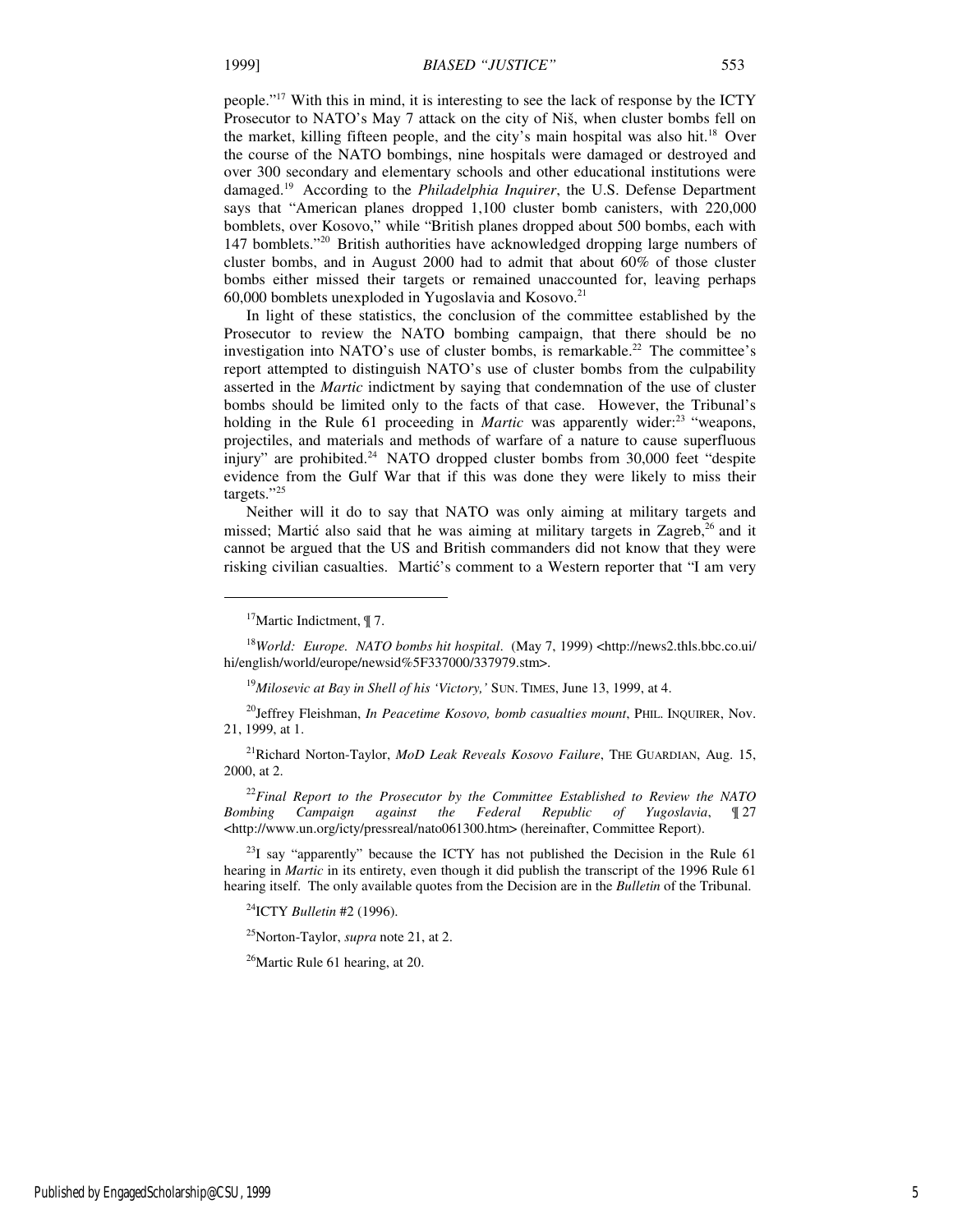sorry if civilian targets were hit because our aim was to hit military targets"<sup>27</sup> may be compared to any of a large number of NATO statements about "collateral damage," including NATO's decision on about May 1 to stop even issuing such apologies.<sup>28</sup> While the Rule 61 hearing on Martic introduced evidence from interviews that showed that Martić targeted cities intentionally, this is also true of NATO generals, including, specifically, American ones, who have openly complained that French politicians did not permit them to attack even more sites in Yugoslav cities.<sup>29</sup>

The reason for the Tribunal's disinterest in NATO's actions is perhaps found in the views expressed by the official NATO spokesman, Dr. Jamie Shea, on May 16 and 17, 1999, when he was questioned during the daily NATO press conferences about the possibility of NATO liability for war crimes before the ICTY. Dr. Shea said on May 16 that "NATO is the friend of the Tribunal . . . NATO countries are those that have provided the finances to set up the Tribunal, we are among the majority financiers." He repeated the same message on May 17: NATO Countries "have established these tribunals . . . fund these tribunals and . . . support on a daily basis their activities." Therefore, he was "certain" that the Prosecutor would only indict "people of Yugoslav nationality."<sup>30</sup>

Any remaining doubts on this last point have been put to rest. In the last week of 1999, several major newspapers reported that the ICTY Prosecutor was investigating the conduct of NATO pilots and their commanders during the Kosovo war, $31$ including commissioning a preliminary study of NATO's use of cluster bombs by looking at the history of such weapons and at how they have been used in previous wars.<sup>32</sup> While Milan Martić might well wonder why the Prosecutor had not found it necessary to make such a study before indicting him for using cluster warheads, NATO officials clearly had little to fear. Within days of the first reports of prosecutorial interest in NATO, tribunal officials were reported as saying that the study was a preliminary, internal document that was highly unlikely to lead to indictments or even to be published.<sup>33</sup> While the Prosecutor had told the *London Observer* on December 26 that if the confidential report indicated that NATO broke the Geneva conventions she would indict those responsible, on December 30 she issued a press release saying that "NATO is not under investigation by the Office of

1

<sup>31</sup>Emma Daly, *Dossier of NATO 'Crimes' Lands in Prosecutor's Lap*, THE OBSERVER, Dec. 26, 1999, at 15; *U.N. to Review NATO in Kosovo*, N.Y. TIMES, Dec. 29, 1999, at A5.

<sup>32</sup>Stephen Erlanger, *U.N. Tribunal Plays Down Its Scrutiny of NATO*, NY TIMES, Dec. 30, 1999, at 2.

<sup>33</sup>*Id*.

 $^{27}Id$  at 21.

<sup>&</sup>lt;sup>28</sup>At NATO, a crash course in spin (May 1, 1999) <http://www.MSNBC.com/news/ default2sp?cp1=1>.

 $^{29}$ Annie Gardner, US General Condems French 'Red Card' (Oct. 22, 1999) <http://www.bbc.co.uk/>.

<sup>30</sup>*Nato's Role in Kosovo* (last updated May 16, 1999) <http:// www.nato.int/kosovo/press/p990516b.htm>; *Nato's Role in Kosovo* (last updated May 17, 1999) <http://www.nato.int/kosovo/press/p990517b.htm>.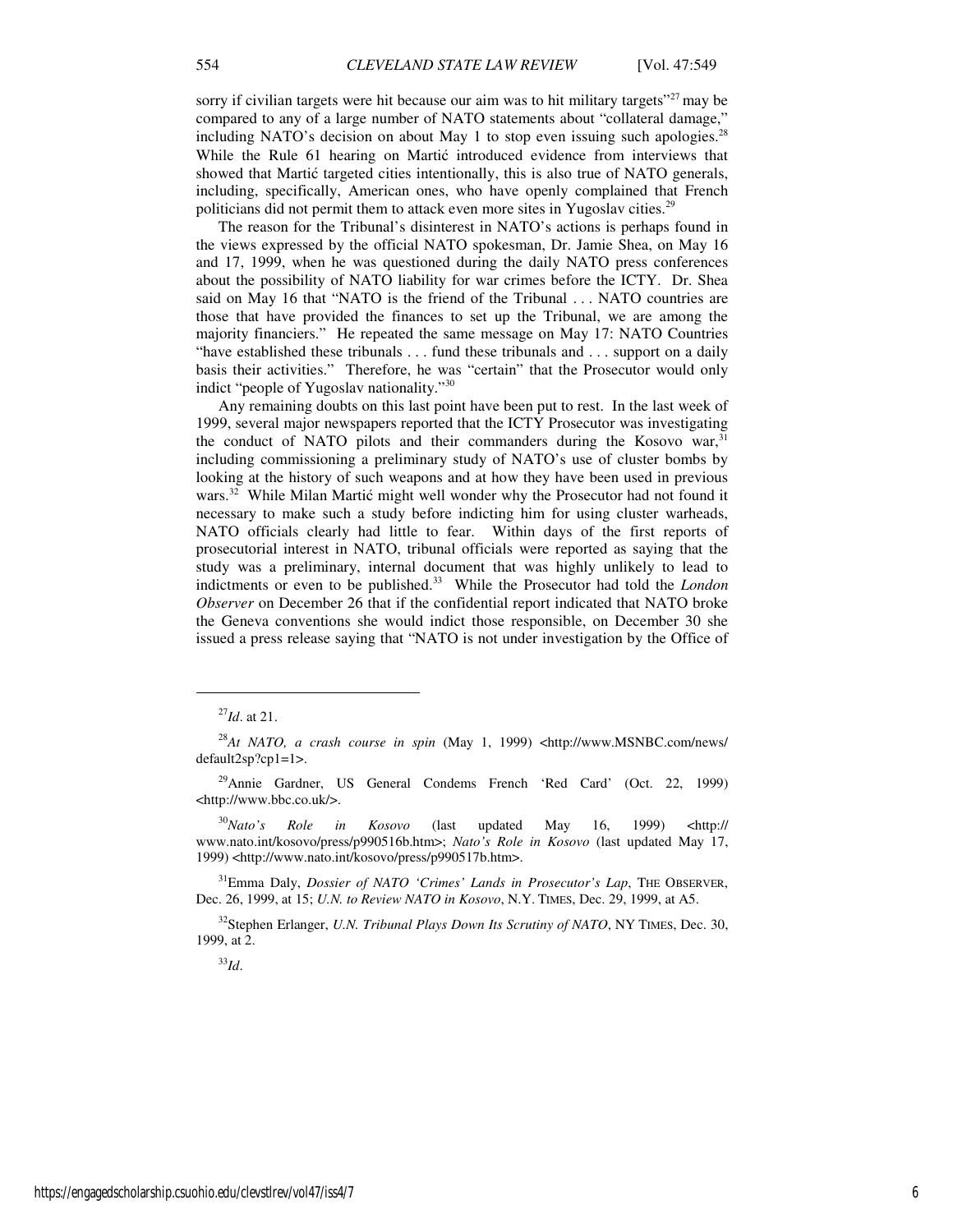the Prosecutor. . . . There is no formal inquiry into the actions of NATO during the conflict."<sup>34</sup>

This last announcement by the Prosecutor was plainly untrue, as the Committe Report itself indicates that the Committee was working through at least May 2000.<sup>35</sup> It is, of course, possible that this quick retreat and face-saving falsehood by Mrs. Del Ponte was unrelated to U.S. government denunciations of the reported inquiry into NATO's actions.<sup>36</sup>

## II. SELECTIVE PROSECUTION 2: WANTON DESTRUCTION OF PROPERTY

In July 1995, the Prosecutor of the ICTY indicted Radovan Karadžić and Ratko Mladić. One of the sets of acts said to constitute a crime against humanity was "the systematic destruction of Bosnian Muslim and Bosnian Croat homes and businesses. These homes and businesses were singled out and systematically destroyed in areas where hostilities had ceased or had not taken place." $37$  They were also indicted for a "grave breach" of the Geneva Conventions because of "extensive destruction of property:" that they had

individually and in concert with others planned instigated, ordered or otherwise aided and abetted in the planning, preparation or execution of the extensive, wanton and unlawful destruction of Bosnian Muslim and Bosnian Croat property, not justified by military necessity, or knew or had reason to know that subordinates were about to destroy or permit others to destroy the property of Bosnian Muslim or Bosnian Croat civilians or had done so and failed to take necessary and reasonable measures to prevent this destruction or to punish the perpetrators thereof.<sup>38</sup>

With these indictments in mind, the enormous economic destruction of Serbia by NATO is relevant. According to the Group 17 economists (who form the core of the Savez za Promenu, the Serbian opposition coalition most favored by the US, and thus who may be presumed to be fairly reliable observers), the economic damage caused by the NATO bombings to infrastructure, economic facilities and noneconomic civil facilities was slightly over four billion dollars.<sup>39</sup> According to the BBC, "at least 30% of the adult population [of Serbia] is unemployed. The economic collapse was caused as NATO switched to infrastructure targets as the war continued"<sup>40</sup>―switched from military targets. In the first month of bombing alone,

<sup>37</sup>Prosecutor v. Karadzic and Mladic, Indictment, ¶ 29, July 25, 1999 (hereinafter, Karadzic/Mladic indictment).

<sup>38</sup>*Id*. at ¶ 41.

 $\overline{a}$ 

<sup>39</sup>Grupa 17, *Završni Ra*č*un: Ekonomske Posledice NATO Bombardovanja* (Beograd: Stubovi Kulture, 1999), at 9.

<sup>40</sup>*Kosovo War Cost £30bn* (Oct. 15, 1999) <http://news6.thdo.bbc.uk/hi/english/ world/europe/newsid%5F476000/476134.stm>.

<sup>34</sup>ICTY Press Release PR/ P.I.S./ 459-e, Dec. 30, 1999.

<sup>35</sup>Committee Report, ¶ 12 <http://www.un.org/icty/pressred1/nato061300.htm>.

<sup>36</sup>Rowan Scarborough, *U.N. Denounces U.N. Probe of NATO Bombing*, WASH. TIMES, Dec. 30, 1999, at A1; Steven Lee Myers, *Kosovo Inquiry Confirms U.S. Fears of War Crimes Court*, N.Y. TIMES, Jan. 3, 2000, at A7.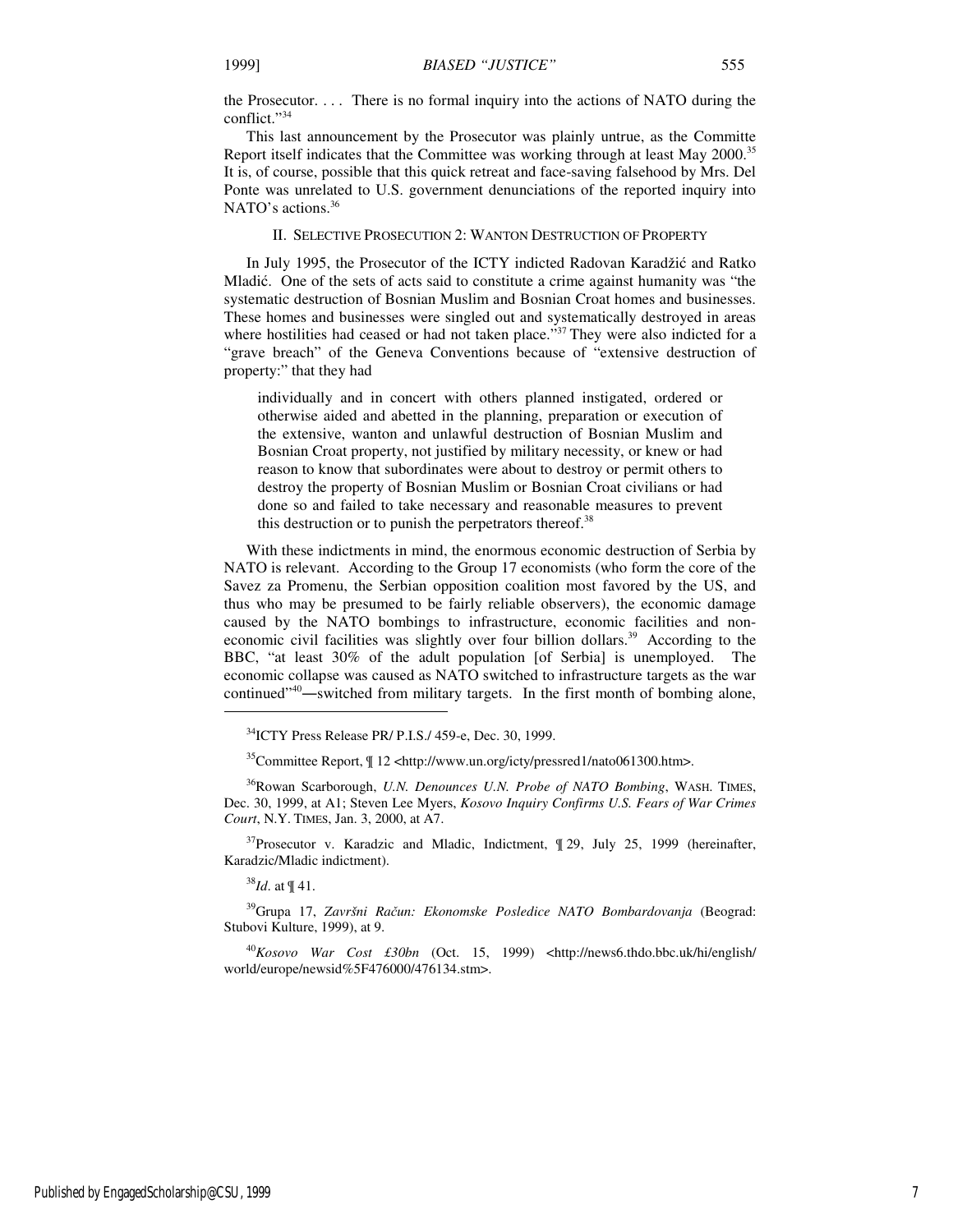according to the European movement in Serbia, NATO targets included drug and pharmaceutical plants, tobacco plants and warehouses, printers, and shoe factories,<sup>41</sup> while the G17 economists listed as well wood, textile and food industries, among others. There was clearly no "military necessity" for hitting these targets, unless "military necessity" is defined as meaning "anything the destruction of which might have a political impact." Neither can it be said that these were "collateral damage." NATO's generals and politicians made a very purposeful decision to attack nonmilitary infrastructure early in the war.<sup>42</sup> They planned the attacks very carefully and only one proposed target was ever rejected because of concerns about its relation to the military.<sup>43</sup> But the Yugoslav military was not the target. NATO generals told the *Philadelphia Inquirer* on May 21 that "Just focusing on fielded forces is not enough. . . . The people have to get to the point that their lights are turned off, their bridges are blocked so they can't get to work." Note that the purpose of destroying these bridges was *not* military; but this was clear when NATO destroyed the bridges in Novi Sad, 500 kilometers from Kosovo, installations that clearly did not make the "effective contribution to military action" in Kosovo that would have rendered them legitimate targets under Art. 52 of Protocol I additional to the 1949 Geneva Conventions.

Aryeh Neier has noted that the U.N. commission that investigated war crimes in Bosnia concluded that "attacking the civilian population is a war crime."<sup>44</sup> There is no question but that, in attacking "infrastructure," NATO attacked civilians. Judging from the wording of the indictments of Karadžić and Mladić, we should expect indictments against those in NATO who planned and carried out these attacks, and against Bill Clinton and Tony Blair for having failed to take necessary and reasonable measures to prevent this destruction or to punish the perpetrators thereof. However, I would suspect that Jamie Shea's view, as quoted in the last section, is accurate, and that we should not expect to see the FOT (Friends of the Tribunal) indicted.

#### III. SELECTIVE PROSECUTION 3: MURDER

On May 27, 1999, Slobodan Milošević, three other Yugoslav politicians and a Yugoslav Army general were indicted by the Prosecutor of the ICTY for, among other charges, "murder, a violation of the laws and customs of war,"<sup>45</sup> for the deaths of Albanians who were killed by Serb/ Yugoslav forces in Kosovo. It would seem, however, that NATO political and military leaders should also be liable for the charge of murder for, at the least, the bombing of the studios of Radio Television Serbia (RTS) on April 22, 1999. There is no question but that the RTS studios were civilian targets: NATO spokesman Jamie Shea had stated as much in an April 12

<sup>43</sup>WASH. POST, Sept. 20, 1999, at 1.

<sup>44</sup>ARYEH NEIER, WAR CRIMES 192 (1998).

<sup>45</sup>*The Prosecutor of the Tribunal against Slobodan Milosevic et al*. (May 27, 1999) <http://jurist.law.pitt.edu/indict.htm>.

<sup>41</sup>*Yugoslavia's Infrastructure Damage* <http://www.msnbc.com/news> (visited on Apr. 26, 1999).

<sup>42</sup>*See, e.g*., WALL ST. J., Apr. 27, 1999, p. 1; *Kosovo War Cost £30bn* (Oct. 15, 1999) <http://news6.thdo.bbc.uk/hi/english/world/europe/newsid%5F476000/476134.stm>.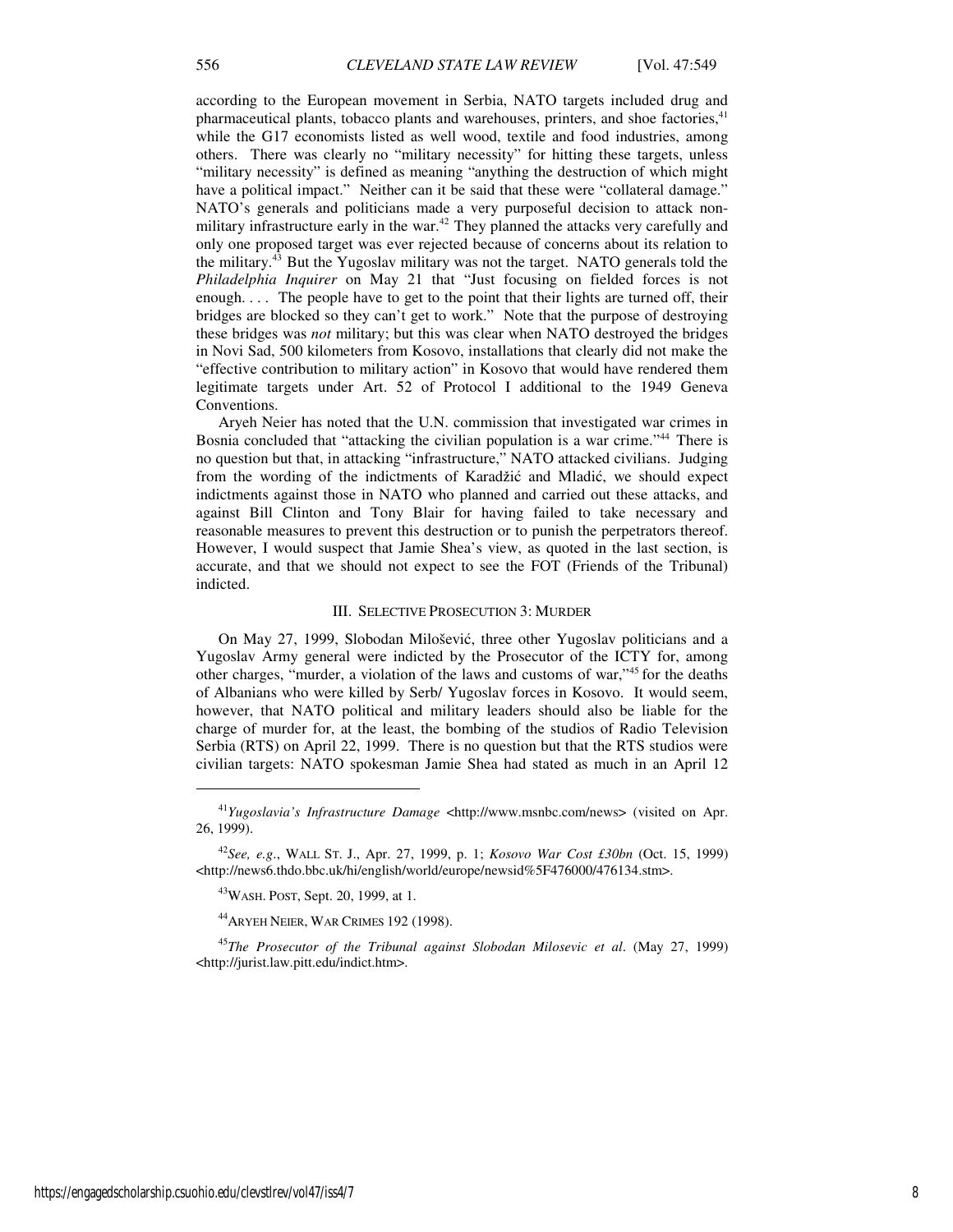1999 letter to the general secretary of the International Federation of Journalists, noting that "television and radio towers are only struck if they are integrated into military facilities."<sup>46</sup> No one has suggested that RTS studios played any military role. Indeed, NATO spokesman David Wilby had stated at NATO's news briefing on April 8 1999 that RTS would not be bombed if it broadcast Western news broadcasts for six hours per day, which indicates clearly that there was no concern that the studios were integrated into the military. Bombing RTS was an intentional effort to widen the war to civilian targets, $47$  which resulted in the deaths of at least sixteen civilians.

These statements by NATO's own spokesmen make ridiculous the Committee Report's conclusion that "NATO's targetting of the RTS building for propaganda purposes was an incidental (if complementary) aim of its primary goal of disabling the Serbian military command and control system."<sup>48</sup> Amnesty International, in its report on NATO's operations, calls the attack on RTS a war crime,<sup>49</sup> and after the Committeee report was issued, challenged that report's findings on this incident.<sup>50</sup> Human Rights Watch agrees that the RTS studios did not constitute a legitimate military target, and further states that "NATO failed to provide clear warning of the attacks," as required by the Geneva conventions.<sup>51</sup> Why the deaths of the sixteen journalists would not then be murders is not addressed by HRW.

At least, however, HRW recognizes the RTS dead to be journalists, more than can be said for the Committee to Protect Journalists (CPJ), which publishes a list annually of journalists killed on the job worldwide.<sup>52</sup> CPJ's 1999 list intentionally excluded the RTS journalists on the grounds that what RTS broadcast was not journalism but propaganda.<sup>53</sup> Rather ironically, at the moment that the NATO bombs killed sixteen RTS people, the station was broadcasting an interview of Yugoslav

<sup>47</sup>*Gloves Off: How NATO Decided It Was Time to End Its 'Gentlemanly' War*, WALL ST. J., Apr. 27, 1999.

<sup>48</sup>Committee Report, ¶ 76.

 $\overline{a}$ 

<sup>49</sup>Amnesty International, *Collateral Damage or Unlawful Killings? Violations of the Laws of War by NATO During Operation Allied Force,* <http://www.amnesty.org/ailib/ aipub/2000/SUM/47001800.htm>.

<sup>50</sup>*Amnesty International's Initial Comments on the Review by the International Criminal Tribunal for the Former Yugoslavia of NATO's Operation Allied Force* (June 13, 2000) <http://www.amnesty.org/news/2000/47002900.htm>.

<sup>51</sup>Human Rights Watch, *Civilian Deaths in the NATO Air Campaign*, at 14-15.

<sup>52</sup>That the dead were simply employees of RTS—editors, technicians, mixers, make-up artists, *see* Steven Erlanger, *An Ordinary Serb, Lost in Air Attack, is Buried*, N.Y. TIMES, May 2, 1999, at 13. I confess a personal connection: an old friend who worked at RTS as a nightshift translator had, fortunately, just left the building when it was hit. Had he not left he, too, would have been among the CPJ's propagandists even though, ironically enough, his past twenty years had been spent in the employ of the U.S. government, first in the Fulbright office, later in the embassy until it closed at the start of the war. Note that the RTS victims were not even "collateral damage," as NATO meant to hit them. *Id*.

<sup>53</sup>C. Glass, *When It's OK to Kill a Hack,* THE SPECTATOR, Feb. 5, 2000.

<sup>46</sup>Jaime Shea, *Letter to the General Secretary of the International Federation of Journalists*, <http://www.ifj.org/hrights/natoreply.html>.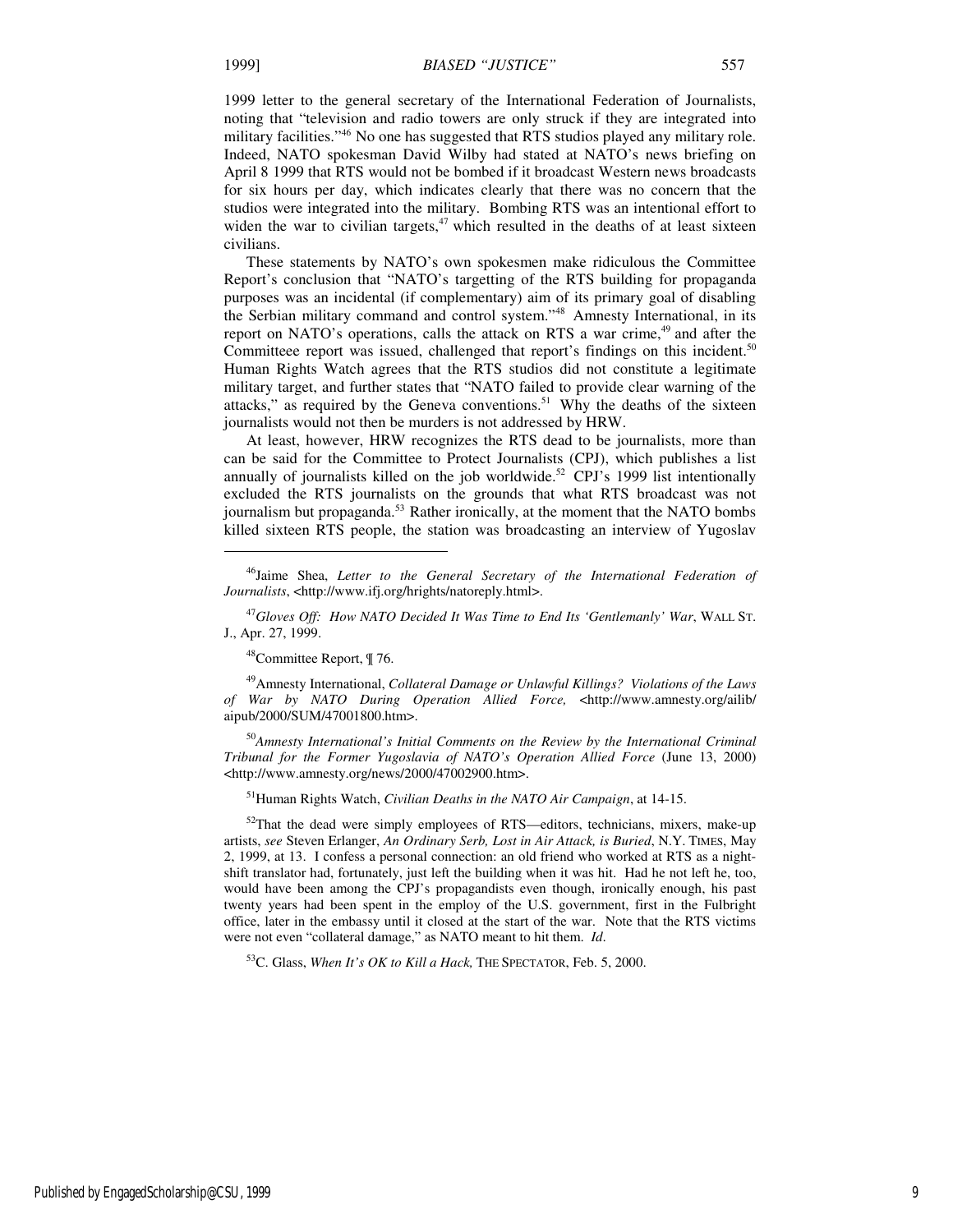President Slobodan Milosevic by an American scholar, who did the interview on behalf of a CBS affiliate in Texas. That interview had already been broadcast in the United States, so the CPJ presumably would regard CBS headquarters in New York as having been a legitimate NATO target.

In regard to charges of "propaganda," CBS would actually seem as vulnerable as RTS, but from the other side, if only it had had cruise missles. In a speech to the National Press Club in Washington DC, CBS anchorman Dan Rather referred to American attacks on Yugoslav water and power systems as "our" attacks, something that "we" did; and when questioned by a member of the audience on the propriety of a supposedly independent journalist associating himself with one side, Rather responded that:

I'm an American reporter. Yes I'm a reporter and I want to be accurate. I want to be fair. But I'm an American. I consider the U.S. government my government. So yes I do—when U.S. pilots in U.S. aircrafts turn off the lights, for me, it's "we." And about that I have no apology. . . . I'm an American, and I'm an American reporter. And yes, when there's combat involving Americans, [you] can criticize me if you must. Damn me if you must, but I'm always pulling for us to win. [applause from the audience]<sup>54</sup>

Presumably, the CPJ would have protested had Rather been injured be Serbs in Belgrade (which he was not), and not only because of his status as a CPJ "Benefactor" who had given more than \$25,000 to the organization (as did CBS News).<sup>55</sup> But can we say that he was not engaged in "propaganda" when he was "pulling for us to win"?

CPJ was founded in 1981 to "monitor abuses against the press and to promote press freedom around the world," and "accepts no government funding" in order to ensure its independence.<sup>56</sup> Yet this supposedly independent organization "pulled for us to win," adopting NATO's definition of legitimacy: NATO spokesman Wilby had justified attacking RTS by saying that it "is an instrument of propaganda.... It is therefore a legitimate target in this campaign,"<sup>57</sup> and the CPJ agreed. Thus the CPJ abandoned the principles it was founded to embody, in a striking manifestation of humanrightsism.

## IV. FAILURE TO PROSECUTE *PRIMA FACIE* WAR CRIMES: DEPRIVING A CIVILIAN POPULATION OF WATER

Art. 54 of the Protocol Additional to the Geneva Conventions of 12 August 1949 is about as unequivocal as humanitarian prohibitions of military targeting get. Entitled "Protection of objects indispensable to the survival of the civilian population," it states (Para. 2) that "it is prohibited to attack, destroy, remove or render useless objects indispensable for the survival of the civilian population, such as . . . drinking water installations and supplies . . . for the specific purpose of

<sup>56</sup>*Id*.

1

<sup>54</sup>Sam Husseini, *Accuracy in Media*, <http://www.sam@accuracy.org>.

<sup>55</sup>Benefactors and other major donors listed on <http://www.cpj.org>.

<sup>57</sup>NATO news Briefing (April 8, 1999) <http://www.nato.int/kosovo/press>.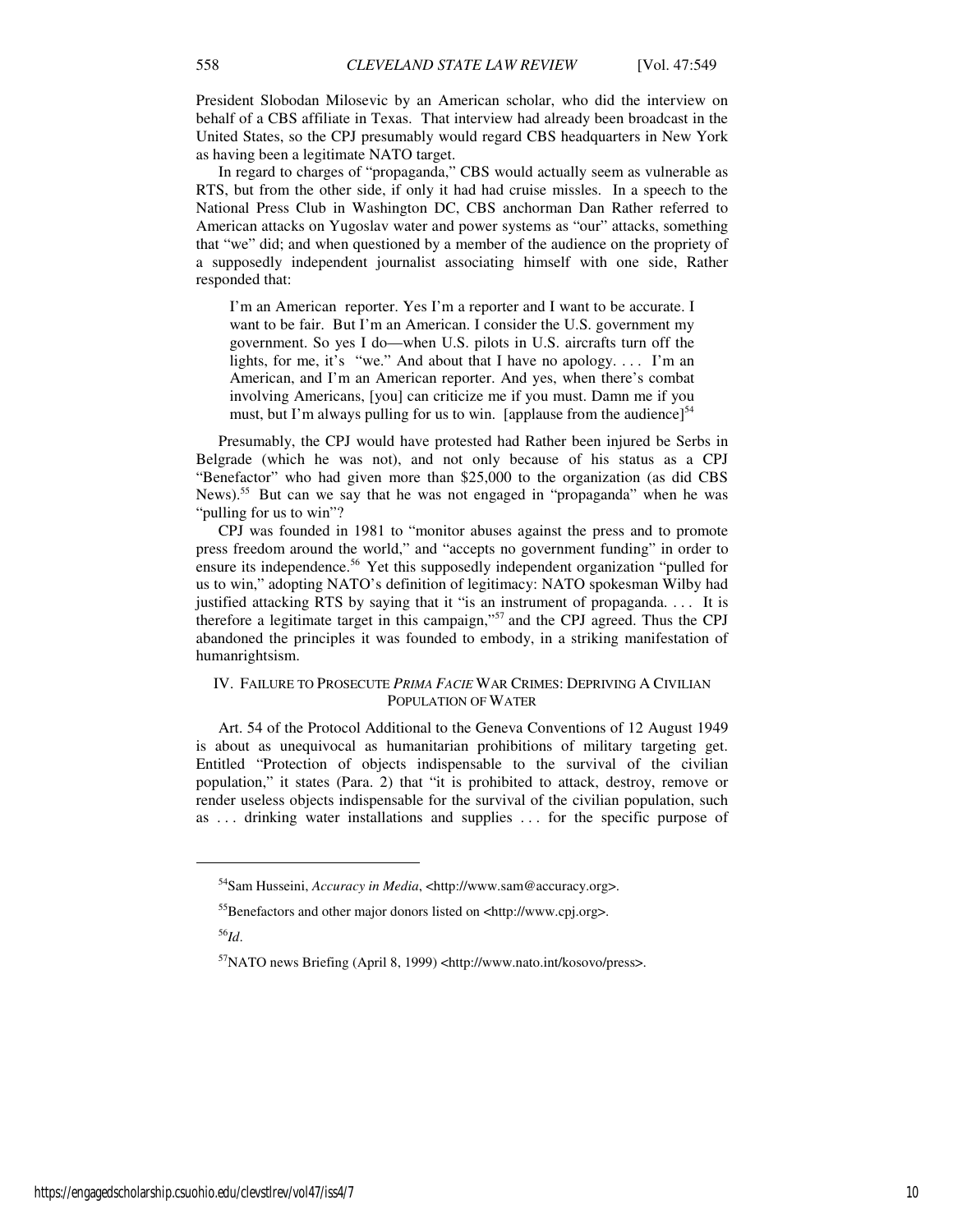denying them for their sustenance value to the civilian population or to the adverse Party, whatever the motive."

On April 25, a NATO official, who did not wish to be identified, told the *Washington Times* that a new phase of the NATO campaign would aim to destroy electrical systems and water systems in Belgrade and in other major Serbian cities in order to take the war directly to civilians.<sup>58</sup> On May 23, "fifteen NATO bombs hit water pumps . . . in the northwestern town of Sremska Mitrovica for the second night in a row."<sup>59</sup> Attacks on May 24 "slashed water reserves by damaging pumps and cutting electricity to the few pumps that were still operative." $60$  Only 30 percent of Belgrade's two million people had running water, and the city was down to 10 percent of its water reserves.<sup>61</sup> The fact that these attacks were not aimed at military operations in Kosovo is clear from the remarks attributed by the *Washington Post* to a Pentagon official, who stated that the attacks had been limited to Serbia proper but that "NATO commanders are understood to be planning to extend the attacks to Kosovo."<sup>62</sup> A clearer example of NATO's targeting civilians in Serbia rather than soldiers in Kosovo would be hard to find.

To be sure, NATO responded to criticisms of these attacks by saying that it had not targeted water supplies but only the power system.<sup>63</sup> This was clearly not true in regard to Sremska Mitrovica; but in any event is irrelevant because what is prohibited is also "rendering useless" a water system, and NATO acknowledged that it was aware that its bombing of electrical stations would do this: "We are aware this will have an impact on civilians," a NATO official told the *New York Times* on 24 May. U.S. Senator Joseph Lieberman was even more direct: "We're not only hitting military targets, otherwise why would we be cutting off the water supply and knocking out the power stations—turning the lights out."<sup>64</sup> Lieberman, it should be noted, spoke of this *prima facie* war crime with approval as a way "to bring the war in Kosovo home to the people, the civilians in Belgrade."<sup>65</sup>

Clearly, NATO committed a *prima facie* war crime and the evidence that it did so knowingly is at least as strong as anything used in the speedy indictment of Milan Martić. However, as a spokesman for the International Relations Committee of the U.S. House of Representatives told the Ottawa *National Post*, "You're more likely to

<sup>62</sup>Philip Bennett & Steve Coll, *NATO Warplanes Jolt Yugoslav Power Grid*, WASH. POST, May 25, 1999, at A1.

<sup>63</sup>BBC News Online, May 24 1999. NATO Denies Targeting Water Supplies (May 24, 1999) http://news6.thdo.bbc.co.uk/hi/english/world/europe/newsid%5F351000/352780.stm.

<sup>64</sup>*Fox News Sunday* (Fox News Television Broadcast, May 23, 1999).

<sup>65</sup>*Id*.

<sup>58</sup>Rowan Scarborough, *NATO to Bomb Power Stations, Water Systems in Cities*, WASH. TIMES, Apr. 25, 1999, at C9.

<sup>59</sup>Katerina Kratovac, *NATO Targets Yugoslav Electricity*, WASH. POST, May 24, 1999 (World Wide Web Edition).

<sup>60</sup>Philip Bennett & Steve Coll, *NATO Warplanes Jolt Yugoslav Power Grid*, WASH. POST, May 25, 1999, at A1.

<sup>61</sup>Steven Erlanger, *Reduced to a 'Caveman Life,' Serbs Don't Blame Milosevic*, N.Y. TIMES, May 25, 1999, at A1.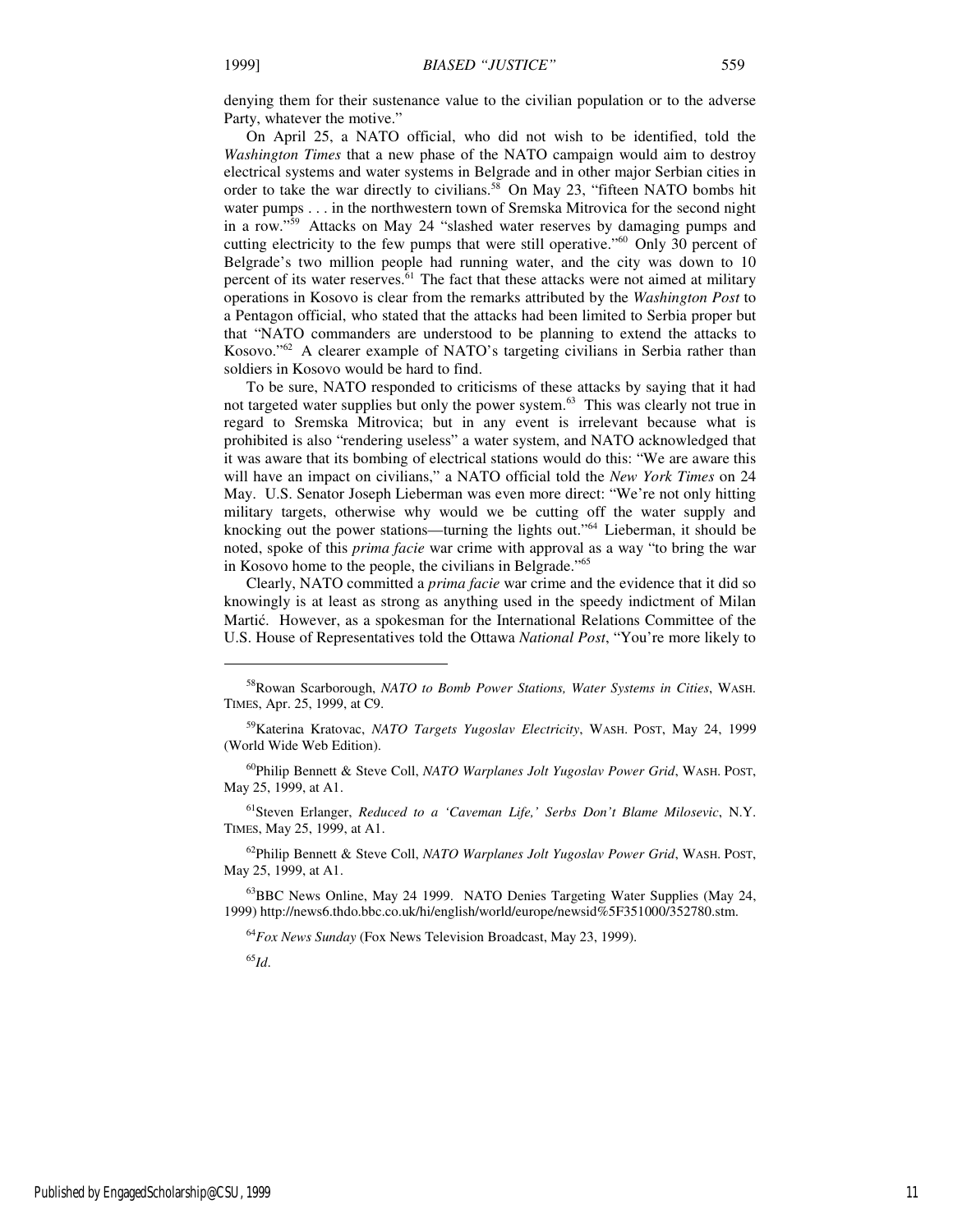see the UN building dismantled brick-by-brick and thrown into the Atlantic than to see NATO pilots go before a UN tribunal."<sup>66</sup>

## V. U.S. GOVERNMENT DIRECTION OF PROSECUTION 1: MILOŠEVIĆ BUT NOT TUDJMAN

The putative independence and impartiality of the ICTY was utterly compromised by the indictment on May 27 of Yugoslav President Milošević and four of his political associates. While there may be little question that Milošević is guilty of war crimes, "justice" that is not impartial cannot be seen as just. The failure of the Prosecutor to indict NATO or its clients would seem to confirm Jamie Shea's message that he who pays the prosecutor determines who is charged. It is particularly noteworthy that while the Prosecutor has been reported unable to indict Croatian generals for the 1995 ethnic cleansing of the Krajina because the U.S. government has refused to provide requested information, $67$  she made well publicized visits to American and British officials to gather information with which to indict Milošević. When a Prosecutor who is a citizen of one NATO country seeks assistance from the governments of other NATO countries in order to indict the President of the country that NATO is attacking, not even the pretence of prosecutorial independence remains. The matter was well described by Nina Bang-Jensen of the Coalition for International Justice in testimony during the Kosovo war before the U.S. Congress's Commission on Security and Cooperation in Europe: the ICTY prosecutors "have to recognize . . . that even though they should make prosecutorial decisions independent of political considerations, and make their decisions in an unbiased legal and just way, they are wholly dependent on the cooperation of states in order to execute their orders. So they can be a little too pristine about their not wanting to acknowledge that they ultimately have to rely on political institutions."<sup>68</sup> In light of these comments, the independence of the ICTY seems compromised by the fact that the President of the Tribunal, Judge Gabrielle Kirk McDonald, had been the guest of honor of Ms. Bang-Jensen's organization a month before the testimony quoted, and referred on that occasion to U.S. Secretary of State Albright as "the mother of the Tribunal."<sup>69</sup>

## VI. U.S. GOVERNMENT DIRECTION OF PROSECUTION 2: THREATS AGAINST VUK DRAŠKOVIĆ

In July 1999, I was surprised when a close advisor to Vuk Drašković told me that the United States was threatening Drašković with indictment by the ICTY. If the Prosecutor's office were truly independent, such a threat could not be plausible. However, the *New York Times* has also reported that "Washington has threatened

<sup>&</sup>lt;sup>66</sup>NATIONAL POST, May 22, 1999.

<sup>67</sup>Raymond Bonner, *War Crimes Panel Finds Croat Troops 'Cleansed' the Serbs*, N.Y. TIMES, March 21, 1999.

<sup>68</sup>*Accountability for War Crimes: Progress and Prospects: Hearing Before the Commission on Security and Cooperation in Europe*, 106th Cong. 25 (1999).

<sup>69</sup>*Remarks at the U.S. Supreme Court by Gabrielle Kirk McDonald on the Occasion of Receiving the ABA CEELI Award <http://www.un.org/icty/pressreal/SPUSSC.htm> (visited* on Apr. 5, 1999).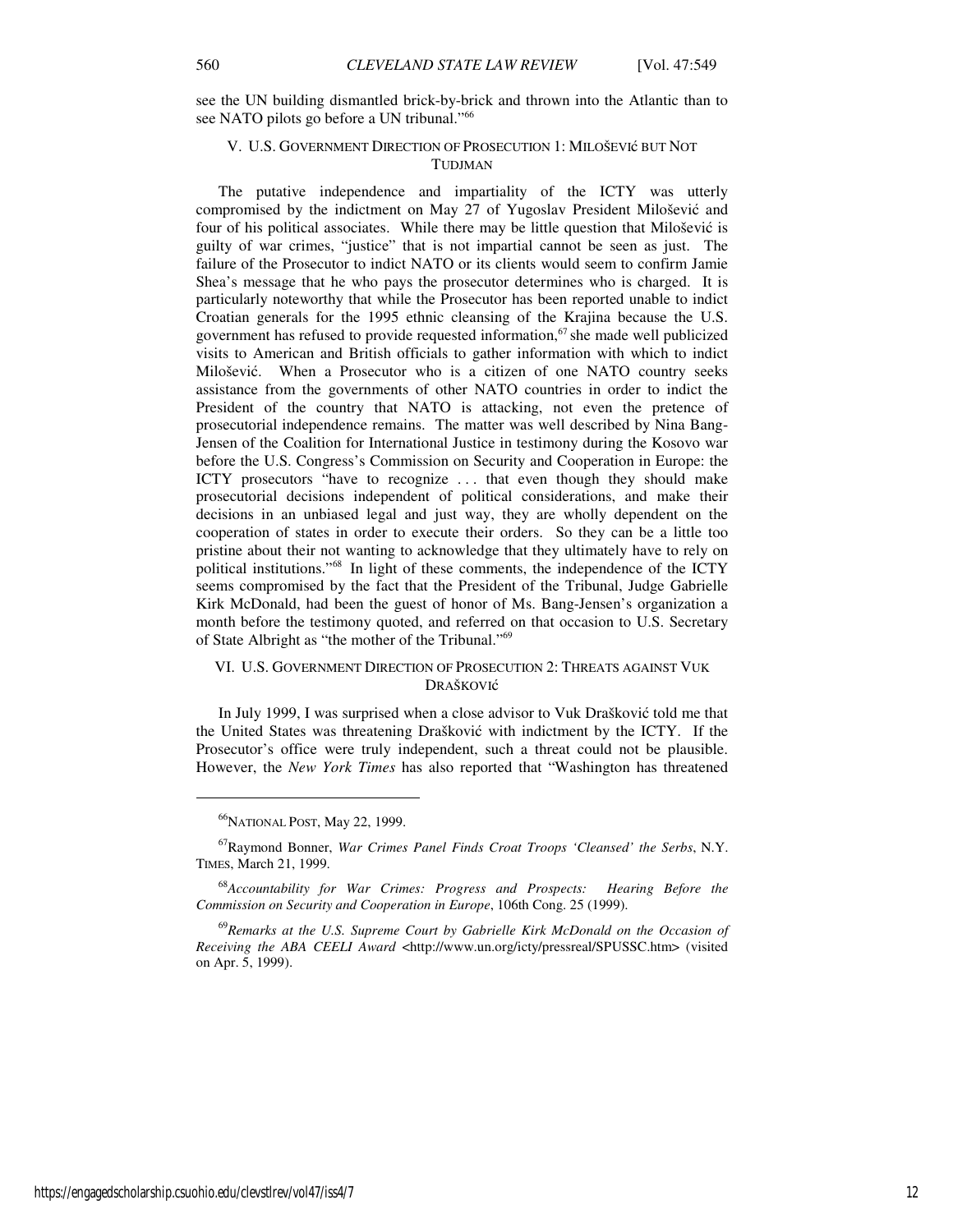$\overline{a}$ 

Mr. Draskovic with indictment by the international war crimes tribunal in the Hague for the activities of his short-lived Serbian Guard, a paramilitary group, in Croatia in 1991."<sup>70</sup> Since contacts in Washington inform me that a major task of the U. S. government's interdepartmental Balkans Task Force is now to support the Prosecutor's office, that Washington feels free to threaten indictments seems highly plausible.

#### VII. DENIAL OF A FAIR TRIAL 1: JUDICIAL DEFERENCE TO PROSECUTOR

Politicization of the ICTY Prosecutor's Office is especially troubling in light of the extraordinary deference that the *judges* of the Tribunal afford the prosecutor. This deference was first shown in regard to a truly outstanding scandal in the first case tried before the ICTY, that of Bosnian Serb Duško Tadić.<sup>71</sup> In that case, no witness had testified to having seen Tadić personally commit an atrocity, such as murder or rape. However, the Prosecutor's final witness testified that not only had he seen Tadić rape and murder, but he had also been forced by Tadić to rape and murder as well. The witness was a Bosnian Serb who had been captured by the Muslims, convicted by them of genocide and then presented to the ICTY Prosecutor as a witness against Tadić.

The witness testified under complete anonymity, his identity having been kept a secret even from the defense under a "protection order" meant to allay the fears of witnesses that they or members of their families would suffer retribution if they testified before the Tribunal. In permitting such protection orders the ICTY adopted one of the less admired procedures of the Spanish Inquisition, which also concealed the identities of witnesses from the accused,<sup>72</sup> and so it is interesting that such American human rights advocates as the Jacob Blaustein Institute for the Advancement of Human Rights of the American Jewish Committee, the Center for Constitutional Rights, the Women's Human Rights Law Clinic of the City University of New York and the Women Refugees Project of the Harvard Immigration and Refugee Law Program supported prosecution witness anonymity in a joint *Amicus* brief filed with the Tribunal.<sup>73</sup>

 $^{72}$ H. KAMEN, THE SPANISH INQUISITION 182, 194-95 (1997).

<sup>73</sup>Prosecutor v. Dusko Tadic, Decision on the Prosecutor's Motion Requesting Protective Measures for Victims and Witnesses, Aug. 10, 1995, at 10, 11.

<sup>70</sup>Steven Erlanger, *Fractured Serbian Opposition Unites in Demanding Early Vote*, N.Y. TIMES, Oct. 15, 1999.

<sup>71</sup>Candor requires me to state that I was actually the very first *defense* witness to appear before the ICTY, in the *Tadic* case, on the question of the character of the conflict (national or international), a question discussed in the next section. My testimony was limited to constitutional and political issues in Yugoslavia and in Bosnia through 1992 (a précis of the testimony is found in my article in 22 (#1). Robert M. Hayden, *Bosnia's Internal War and the International Criminal Tribunal*, THE FLETCHER FORUM OF WORLD AFFAIRS 45-64 (1998). Apart from one very brief meeting with Tadić in May 1996, at the request of his defense counsel, I had and have no personal acquaintance with Tadić or knowledge of the crimes for which he was accused.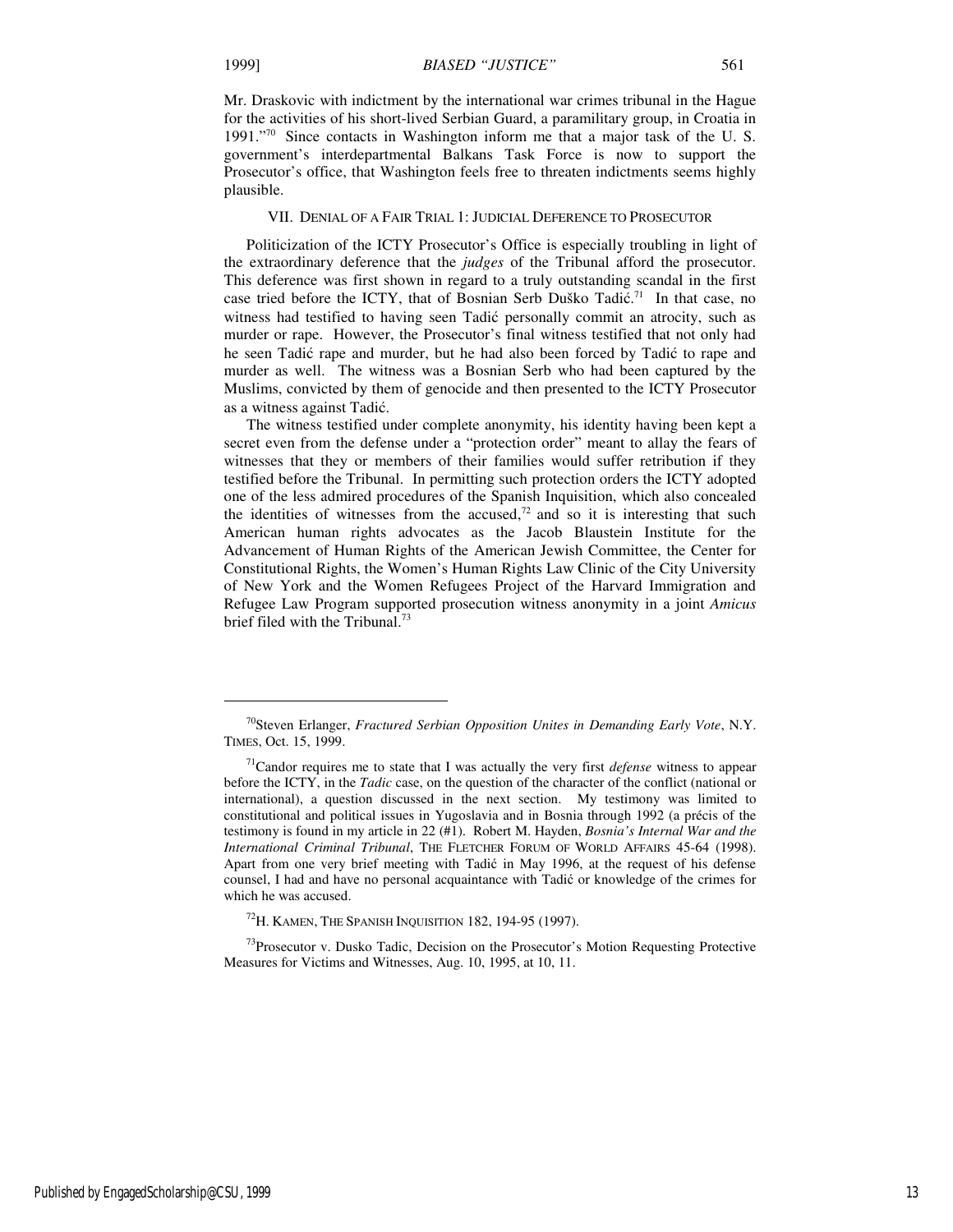As it happened, the Defense was able to show that the witness, "Witness L," had lied.<sup>74</sup> The man had said that his father was dead and that he had no brothers, but a member of the defense team was able to discover that, in fact, he had a brother and that his father was not dead, and arranged to confront the witness with his father and brother by bringing them to the Hague. At that point the witness not only confessed to lying about his family, but also claimed to have been forced by the Muslims, while he was in their custody, to agree to lie against Tadić and then trained by them in the testimony he was to give in the ICTY. Confronted with these lies, the Prosecutor in Tadić informed the court that it did not regard his testimony as reliable and invited the court to disregard it, and the identity of the witness, one Dragan Opačić, was revealed.

At this point, the obvious questions would seem to have been why the witness lied, and whether in fact he was trained to do so by the Bosnian government, which had made him available to the Tribunal. Indeed, the Trial Chamber did order the Prosecutor's office to investigate the matter in order to determine whether charges of perjury should be brought against the witness. However, at this point, the Trial Chamber gave both the Prosecutor and the Bosnian government extraordinary deference.

On December 2, 1996, the Prosecutor sent a letter to Alija Izetbegović, President of the Presidency of Bosnia and Herzegovina, thanking him for his cooperation in investigating the Witness L matter and exonerating his government of wrongdoing.<sup>75</sup> Tadić's defense lawyers, who had gone to Sarajevo to investigate the matter themselves but who had been given the "cold shoulder" by the Izetbegović government, $76$  first heard of this letter several weeks later when I asked them for a copy of it.<sup>77</sup> The Trial Chamber accepted this action by the Prosector without questioning why the Prosecutor had never shown greater zeal in determining the truth of the witness's story before the defense challenged basic facts about it, an especially interesting question since the Prosecutor knew the identity of the witness and the defense, by virtue of the protection order, did not.<sup>78</sup> Since some parts of the witness's story seemed to indicate that the Prosecutor's office might also have been involved in training him to give false testimony, the Tribunal in effect asked the

l

<sup>74</sup>The basic story of "Witness L" can be found in news accounts: e.g. *Internet Naša Borba* Oct., 28, 1996, Reuters, Oct. 25, 1996, Associated Press, Oct. 25, 1996. Copies of an interrogation of "Witness L" by Tadić' defense attorney, Michail Wladimiroff, and of an Oct. 25, 1995 statement by ICTY Prosecutor's investigator Robert Reid concerning Witness L's lies and accusations against the Bosnian government are in author's files. The most detailed account of the "Witness L" matter was broadcast on Dutch VPRO Radio's *Argos* program on Sept. 10, 1999, a transcript of which (in English) is available at <http://www.domovina.net/opacice.html> (hereinafter, *Argos*).

<sup>75</sup>Institute for War and Peace Reporting, *Tribunal Update no. 6* (Dec. 2-6, 1996).

<sup>76</sup>Letter from Michail Wladimiroff to author (Nov. 11, 1996).

 $^{77}$ Fax letter from author to Michail Wladimiroff (Dec. 30, 1997); fax letter to author from Michail Wladimiroff (Jan. 7, 1997).

 $78$ It is in fact likely that the Defense was in violation of the protection order when it questioned people who, the defense thought, might have been related to the anonymous witness. Had they followed the rules, however, the defendant could not have had a fair trial.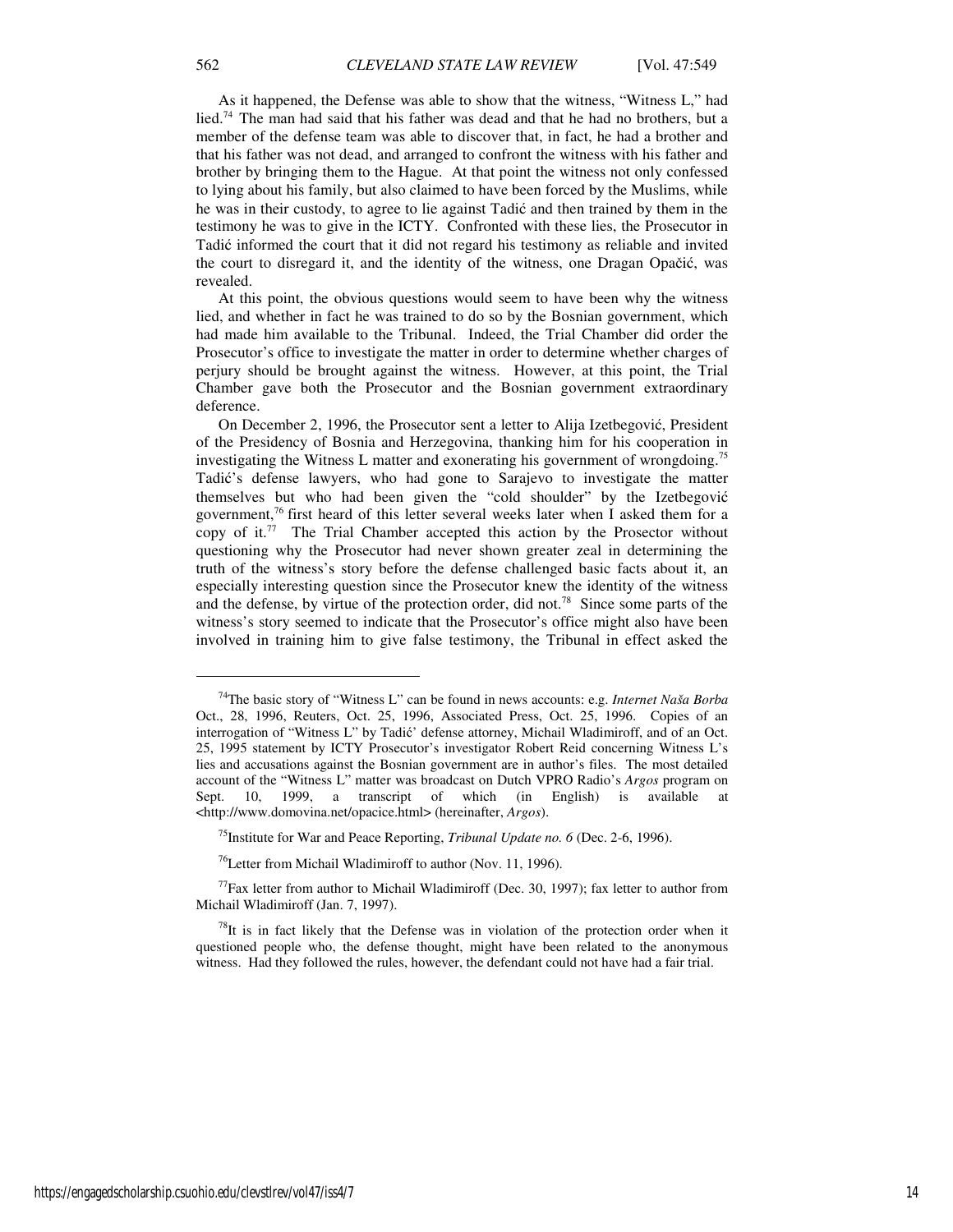Prosecutor to investigate possible wrongdoing by her own office, while offering no support to the defense in its own efforts to investigate the matter.

To make matters even more odd, neither the judges nor the Prosecutor showed any interest in determining whether the witness had, in fact, been threatened by the Bosnian government or whether he would be mistreated were he to be sent back to that government. Opačić, who said that he had been tortured into making a confession to genocide in Sarajevo, asked not to be returned to the Bosnian government, requesting asylum in Holland.<sup>79</sup> However, even though Opačič had an attorney to represent him on these issues, he was returned to the Muslims without prior notice being given to his attorney.<sup>80</sup> Opačić's fears seemed not unreasonable -in at least one case similar to his, two supposed victims of a Serb who confessed to murdering them and was thereupon convicted of genocide were found alive, but the Bosnian government's courts refused a new trial. $81$  Yet immediately after this false case received world-wide publicity, Opačić was returned to the control of the Bosnian government, where he now is serving a ten-year sentence for "genocide" following a conviction based solely on his own confession, which he says was extracted from him by torture.<sup>82</sup>

When the Dutch *Argos* journalists asked the Tribunal for an explanation of this failure to investigate the Opačić matter more thoroughly, or to consider his request for asylum, a Tribunal spokesperson said that

Defense Counsel Vladimirof [sic] did not prove that all of Dragan Opacic's story was untrue. The only point that was established is that Opacic lied about his family members. His father wasn't at all dead, as he had claimed. And that is the basis upon which the prosecutor decided that Opacic was not a reliable witness. . . . Why Opačić lied and whether the rest of his story was correct was not relevant to the Tadic case. He was no longer any use as a witness, and that is why we sent him back to Bosnia.<sup>83</sup>

Of course, Wladimiroff had not proven more about Opačić because his cross examination of him was stopped as being in violation of the protection order, $84$  and the Prosecutor had also objected even to the evidence about Opačić's identity but was overruled.<sup>85</sup>

The questions of why Opačić lied and especially of whether the Bosnian government and even the Prosecutor's office trained him to do so were basic to determining whether other witnesses might also have been trained to commit perjury. The *Tadic* defense did try to raise this question on appeal, in regard to the testimony of another witness who had been presented by the Bosnian government, but the

<sup>79</sup>*ICTY: Tadic Case: Update*, June 2, 1997.

<sup>80</sup>*Argos*.

 $\overline{a}$ 

 $81$ N.Y. TIMES, Mar. 1, 1997, at 3; WASH. POST, Mar. 15, 1997, at A17; N.Y. TIMES, June 15, 1997, at 10.

<sup>82</sup>*Argos*.

<sup>83</sup>*Id*.

<sup>84</sup>Fax letter from Michail Wladimiroff to author (Oct. 30, 1997).

<sup>85</sup>*Id*.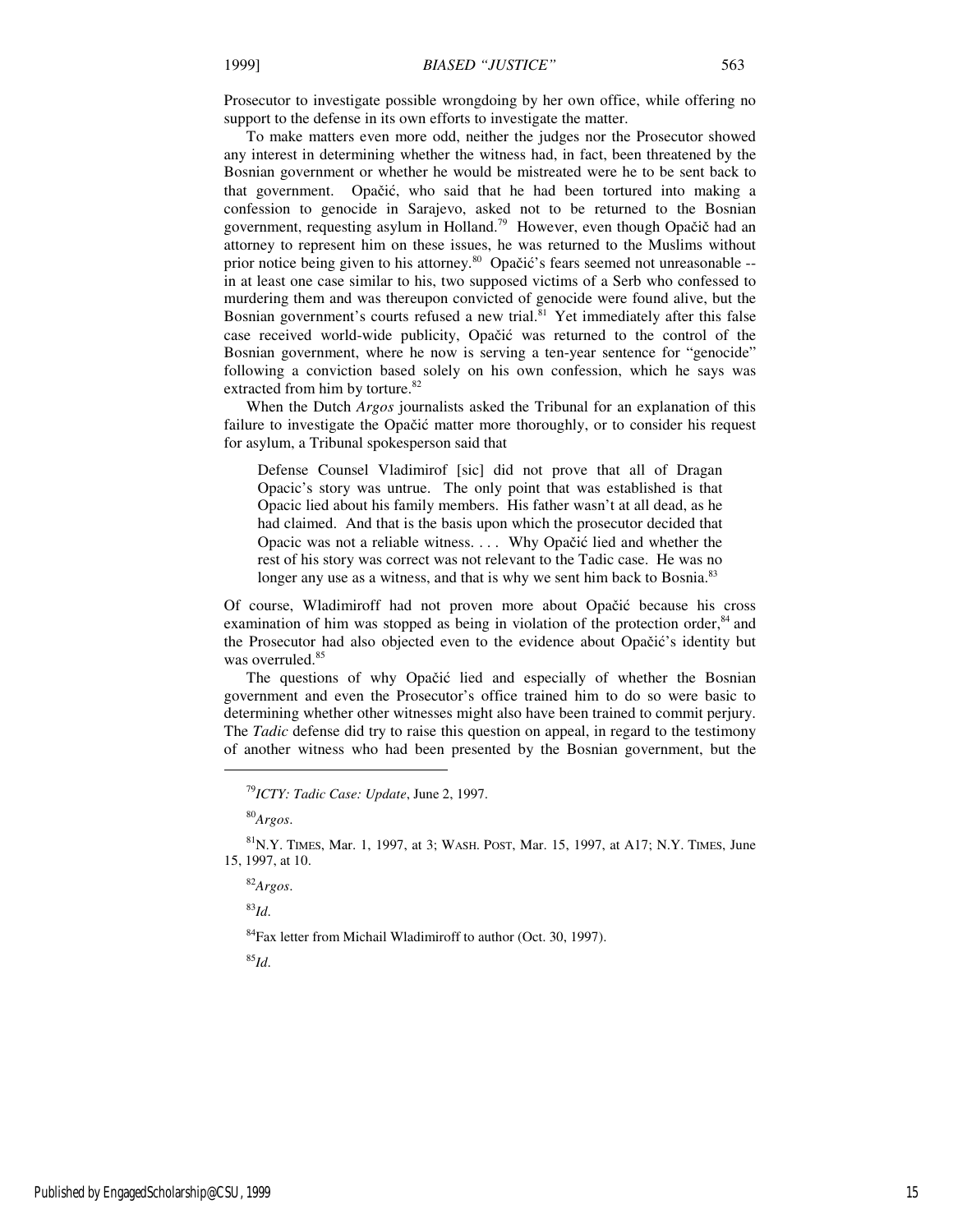Appeals Chamber did not accept this claim because the "circumstances" of the two witnesses were "different. Mr. Opacic was made known to the Prosecution while he was still in the custody of the Bosnian authorities, while [the other witness's] introduction was made through the Bosnian embassy in Brussels."<sup>86</sup> Why this particular difference might matter was not explained by the Appeals Chamber, which also failed to notice that while Opačić was in the custody of the Bosnian government because he was captured as a soldier in the Bosnian Serb Army, the second witness's name (Nihad Seferović) indicated that he was a Muslim and thus perhaps not as in need of persuasion to lie at the behest of the Muslim government as—Opačić had been.

In the Witness L matter, then, the judges of the ICTY afforded very great deference to the Prosecutor and an equally great indifference to the causes of the perjury of a prosecution witness who had been found by the Bosnian government, or of the implications of the possible causes of the perjury for defendant Tadić and for the witness himself (who claimed, apparently with justification, to have been the victim of mistreatment by the Bosnian government), or for future defendants who might be victimized by what may have been collusion by the Prosecutor and the Bosnian government.

## VIII. DENIAL OF A FAIR TRIAL 2: CHANGING THE TRIAL RULES AFTER THE TRIAL IS OVER

In its decision on a preliminary question before the start of the Tadic trial, the ICTY Appeals Chamber stated that charges under Art. 2 of the Statute of the Tribunal (covering "grave breaches" of the Geneva Conventions) apply only to persons or objects "to the extent that they are caught up in an international armed conflict."87 The same interlocutory decision concluded "that the conflicts in the former Yugoslavia have both internal and international elements."<sup>88</sup> It argued that, had the Security Council considered the conflict international and bound the Tribunal to that position, an "absurd" conclusion would result:

Since it cannot be contended that the Bosnian Serbs constitute a State, arguably the classification just referred to would be based on the implicit assumption that the Bosnian Serbs are acting not as a rebellious entity but as organs or agents of another State, the Federal Republic of Yugoslavia (Serbia-Montenegro). As a consequence, serious infringements of international humanitarian law committed by the government army of Bosnia-Herzegovina against Bosnian Serb civilians in their power would not be regarded as "grave breaches", because such civilians, having the nationality of Bosnia-Herzegovina, would not be regarded as "protected persons" under Article 4, paragraph 1 of Geneva Convention IV. By contrast, atrocities committed by Bosnian Serbs against Bosnian civilians in their hands would be regarded as "grave breaches", because such

1

<sup>&</sup>lt;sup>86</sup>Prosecutor v Dusko Tadic, Judgment, July 15, 1999, ¶ 65 (hereinafter Tadic appeal judgment).

<sup>&</sup>lt;sup>87</sup>Prosecutor v Dusko Tadic, Decision on the Defense Motion for Interlocutory Appeal on Jurisdiction, Oct. 2, 1995 ¶ 81 (hereinafter "Tadic Interlocutory").

<sup>88</sup>*Id*. at ¶ 77.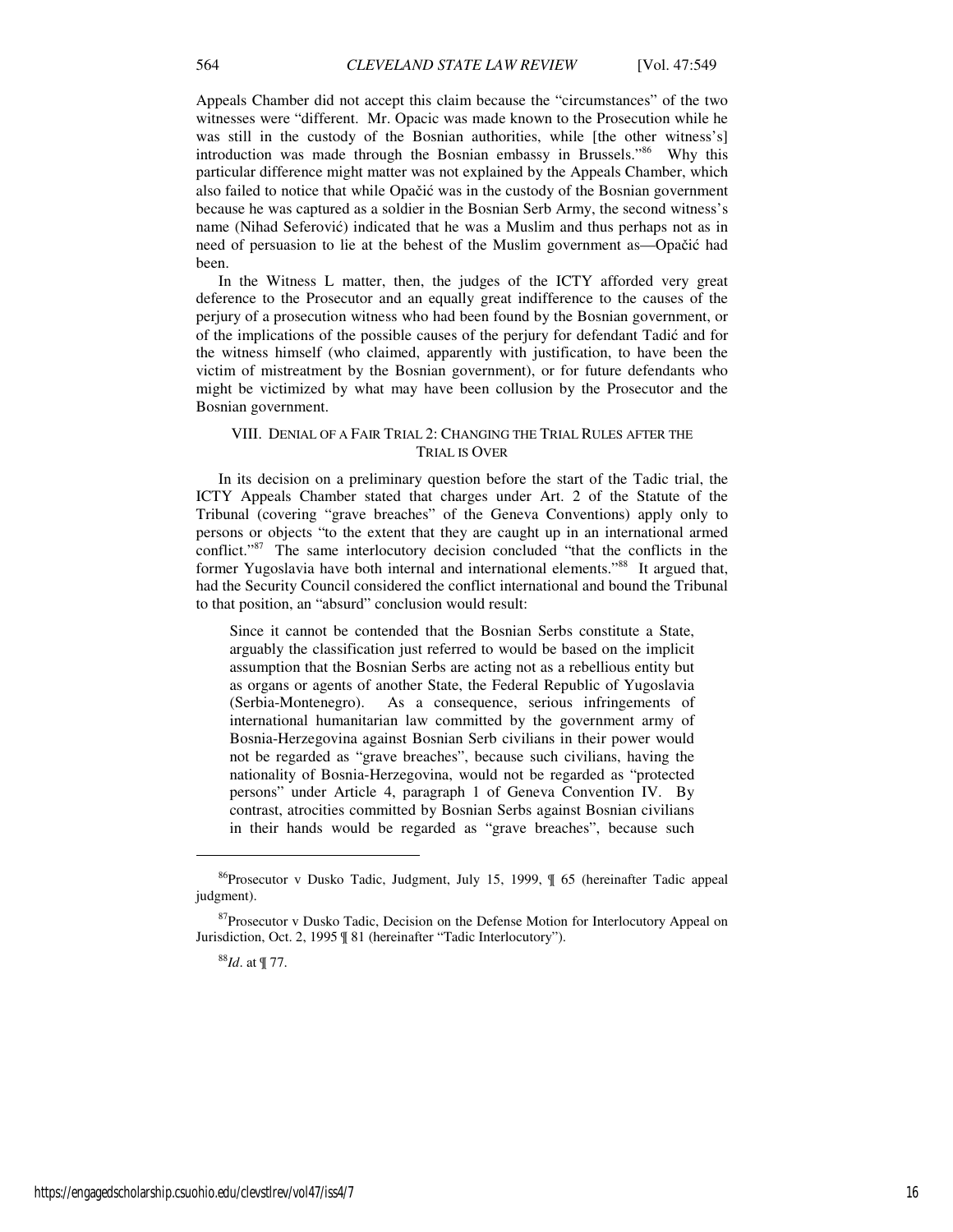civilians would be "protected persons" under the Convention, in that the Bosnian Serbs would be acting as organs or agents of another State, the Federal Republic of Yugoslavia (Serbia-Montenegro) of which the Bosnians would not possess the nationality. This would be, of course, an absurd outcome, in that it would place the Bosnian Serbs at a substantial legal disadvantage *vis-a-vis* the central authorities of Bosnia-Herzegovina. This absurdity bears out the fallacy of the argument advanced by the Prosecutor.<sup>89</sup>

In accordance with these decisions, the Prosecutor was required in the *Tadic* trial to prove that the conflict was, in fact, international. The Trial Chamber viewed the matter as controlled by the International Court of Justice's decision in the *Nicaragua* case, $90$  that external support to a party in an internal conflict would only internationalize that conflict if the external party had "effective control" over the forces in question. The Trial Chamber, over the dissent of the presiding judge, found that the evidence showed only a coordination between the Bosnian Serb Army and the Yugoslav Army, not control of the latter by the former; and thus held that "on the evidence presented to it, after 19 May 1992, the armed forces of the *Republika Srpska* could not be considered as de facto organs or agents of the Government of the Federal republic of Yugoslavia (Serbia and Montenegro)."<sup>91</sup> Accordingly, the Trial Chamber found Tadic not guilty of charges under Article 2 of the Statute.<sup>92</sup>

The Prosecutor appealed that decision and won: the Appeals Chamber held that the Bosnian Serb forces were acting as "*de facto* organs" of the Federal Republic of Yugoslavia.<sup>93</sup> In doing so, the Appeals Chamber reached precisely the conclusion in the *Tadic* appeal that it had itself pronounced "absurd" in the interlocutory appeal in the same case. The fairness of a Tribunal that sets explicit rules before a trial and then changes them after it is over is certainly dubious, but that is what the ICTY has done.

Also dubious is the reasoning of the *Tadic* appeal. At trial, of course, the burden of proof rested with the Prosector to prove that the events in question took place in the context of an international conflict, and the Trial Chamber concluded that this had not been proved. The Appeals Chamber, however, noted that the Trial Chamber had not said what the nature of the conflict was after May 19, 1992. Since the

1

 $^{92}$ *Id.* at ¶ 608.

<sup>93</sup>Tadic appeal judgment, at ¶ 167.

<sup>89</sup>*Id*. at ¶ 76.

<sup>90</sup>*Case Concerning Military and Paramilitary Activities in and Against Nicaragua*, 1986 I.C.J Reports 14. Ironically, the defendant in Nicaragua was the United States, so that the U.S. prosecutors in *Tadic* were urging the abandonment of the position that had protected the U.S. in Nicaragua.

<sup>&</sup>lt;sup>91</sup>Prosecutor v Dusko Tadic, Opinion and Judgment,  $\parallel$  607, May 7, 1997 (hereinafter, Tadic trial judgment). The May 19, 1992 date was important because the Bosnian Serb Army was formally separated from the Yugoslav Peoples Army on or before that date, and the only evidence presented on the chain of command between the two armies after that date was that of a witness who said that "there was no real chain of command" between them, and evidence that the Bosnian Serb Army used secure communications links that ran through Yugoslav Peoples Army headquarters in Belgrade for it own internal communications. *Id*. at ¶ 598.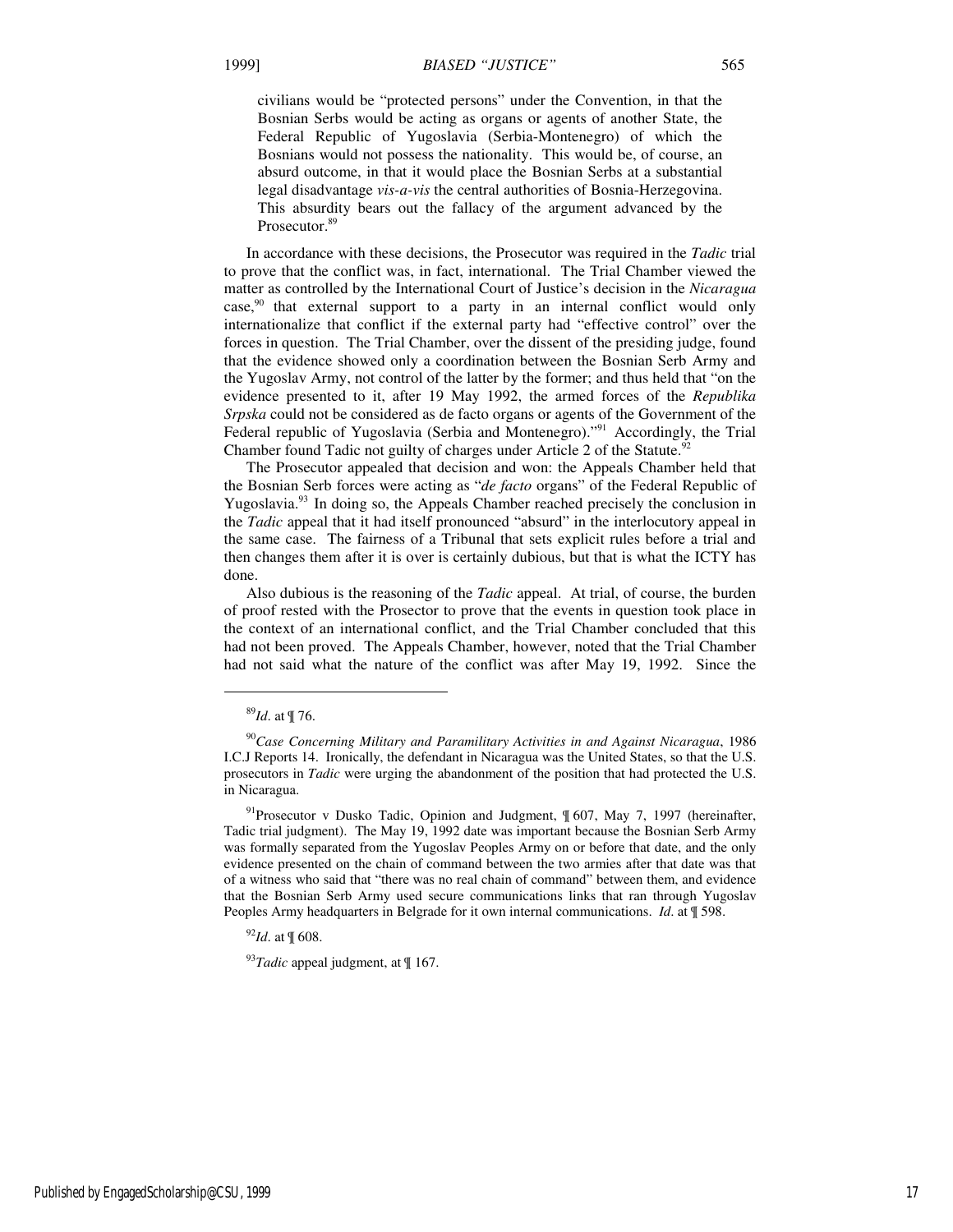burden was on the prosecutor to show that it *was* international, there was no burden on the defense to show that it was *not* international. Yet the Appeals Chamber phrases the question as whether the conflict "became . . . *exclusively* internal" after that date.<sup>94</sup> Since the *Tadic* interlocutory judgment had concluded that the conflict had *both* internal and international elements, this could not have been the question that the defense had been required to counter, or, for that matter, that the Trial Chamber was required to determine.

Indeed, the Appeals Chamber itself recognized that the conflict was "*prima facie* internal," because it set up the legal question involved as determining "the legal criteria for establishing when, in an armed conflict which is *prima facie* internal, armed forces may be regarding as acting on behalf of a foreign power, thereby rendering the conflict international."<sup>95</sup> The Trial Chamber had undertaken a serious review of the facts in Bosnia in 1992 and had concluded that while the Bosnian Serb forces were allied to those of the Federal Republic of Yugoslavia, "there is no evidence on which this Trial Chamber can conclude that the Federal Republic of Yugoslavia ... and the [Yugoslav Army] ever directed ... the actual military operations of the [Bosnian Serb Army], or to influence those operations beyond that which would have flowed naturally from the coordination of military objectives and activities" by the two armies.<sup>96</sup> The Trial Chamber based this conclusion in part on the fact that the Republika Srpska political leaders were popularly elected by the Bosnian Serb people and that these elected political leaders played a role in the activities of the Bosnian Serb Army.<sup>97</sup>

The Appeals Chamber, on the other hand, paid no attention to the activities of Bosnian Serbs as political or military actors in their own right. Instead, it concluded that since the Bosnian Serb Army had received some financing and equipment from the Yugoslav Army, "participation in the planning and supervision of military activities" would constitute "overall control" by the Yugoslav Army, thus rendering the conflict "international." This reasoning, of course, negates the meaning of the term *control* by conflating it with *participation*. At this point, the Appeals Chamber's earlier acknowledgment that the conflict had both internal and international elements vanishes, and the *Tadic* appeal judgment reaches precisely the conclusion that the *Tadic* interlocutory judgment had rendered "absurd"; that even though both the Bosnian Serbs and their victims were nationals of Bosnia and Herzegovina, the victims were "protected persons" because "they found themselves in the hands of armed forces of a State of which they were not nationals."<sup>98</sup>

The Appeals Chamber, perhaps aware that it was rejecting its own earlier conclusion even if unwilling to admit it, justified its new holding on the "object and purpose" of Article 4 of Geneva Convention IV, as "the protection of civilians to the maximum extent possible."<sup>99</sup> If this justification is valid, the distinction between

1

<sup>97</sup>*Id*. at ¶ 599.

<sup>98</sup>*Tadic* appeals judgment, at ¶ 167.

<sup>99</sup>*Id*. at ¶ 168.

<sup>94</sup>*Id*. at ¶ 86.

<sup>&</sup>lt;sup>95</sup>*Id*. at § IV.B.3 (heading).

<sup>96</sup>*Tadic* trial judgment, at ¶ 605.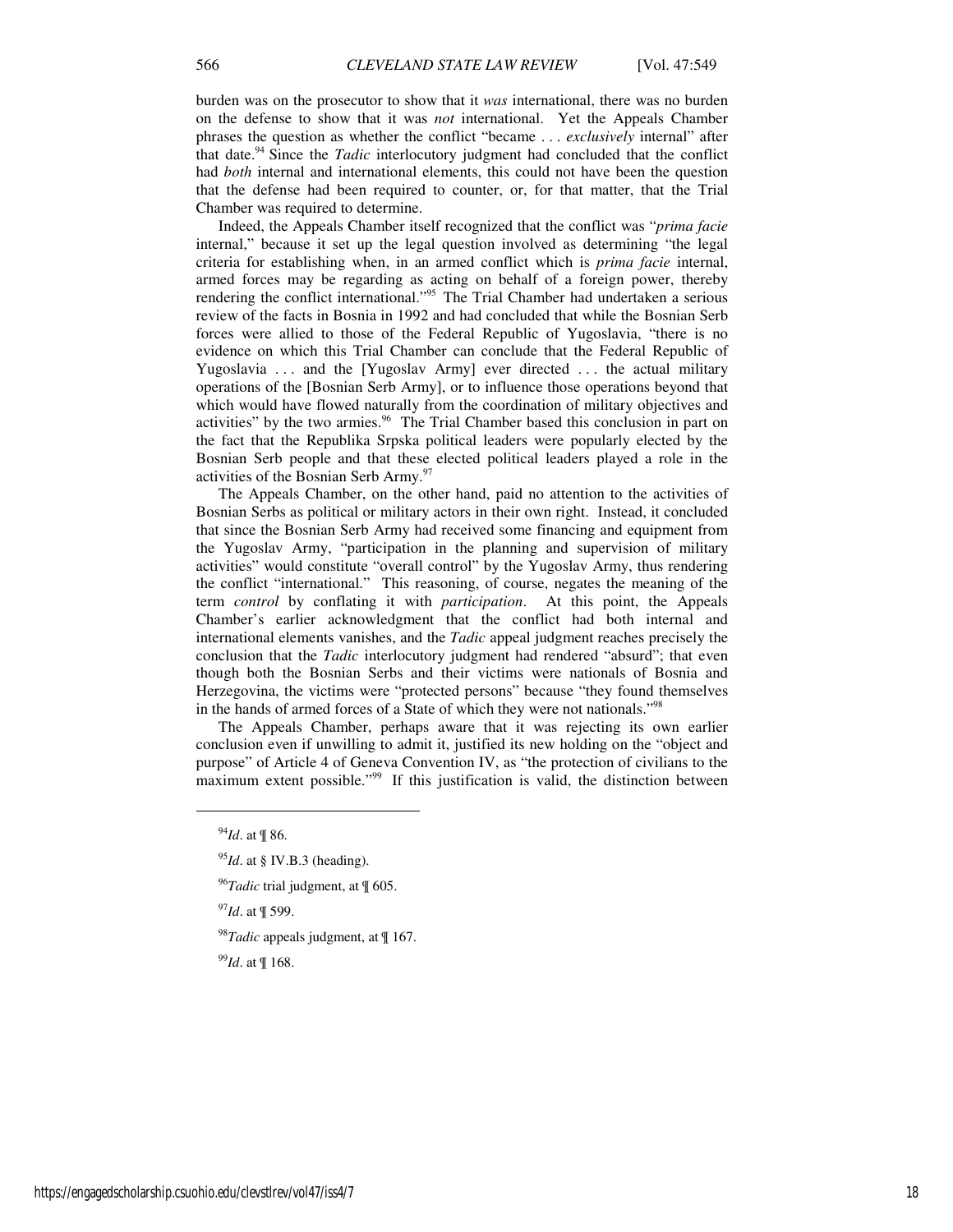"internal" and "international" conflicts that the Appeals Chamber affirmed in the *Tadic* interlocutory judgment is invalid―*but for* Tadic*, it is the interlocutory standard that must apply.* In any event, the *Tadic* appeals judgment then makes an extraordinary statement, that the applicability of the Geneva Conventions is not "dependent on formal bonds and purely legal relations."<sup>100</sup> The same judgment had already said, approvingly, that international law concerning State responsibility "is based on a realistic concept of accountability, *which disregards legal formalities*."<sup>101</sup> But legal formalities protect an *accused*―prosecutors, after all, need no protection, but the rest of us may benefit by the bounds put on prosecutorial zeal. The ICTY Appeals Chamber has thus clearly indicated that fairness of the proceedings for defendants is not high in its concerns.

In yet another striking lapse from both fundamental fairness and the principles of fair trials, the Appeals Chamber, apparently on its own initiative, introduced and discussed what it saw as evidence of FRY control over the Bosnian Serbs in 1995 as evidence that the FRY controlled the Bosnian Serb Army in  $1992$ .<sup>102</sup> Since the same Appeals Chamber judges had refused to permit the *Tadic* defense to introduce additional evidence after the conclusion of the trial, $103$  this is grossly unfair. However, "legal formalities" in regard to evidence do not seem to have been among the stronger points of this Appeals chamber, which refers in the *Tadic* appeal to findings of the international character of the conflict in "three Rule 61 Decisions" in other ICTY cases.<sup>104</sup> Rule 61 proceedings are reviews of evidence in cases in which the defendant is not in custody, which "permit the charges in the indictment and the supporting material to be publicly and solemnly exposed." $105$  Rule 61 proceedings are uncontested; in one, the Trial Chamber noted that powers of attorney had been lodged successfully by one defendant but refused the attorney access to the courtroom or any role in the proceedings.<sup>106</sup> Judicial presentation of the Prosecutor's uncontested allegations in cases other than the one at trial as being evidence on key issues in the latter seems grossly unfair.

For the Appeals Chamber, however, it would seem that justice is indeed the right to do whatever they think must be done, and therefore justice can be anything.

<sup>100</sup>*Id*.

 $\overline{\phantom{a}}$ 

<sup>103</sup>*Tadic* appeals judgment, ¶ 16.

<sup>104</sup>*Id*. at n.107.

<sup>105</sup>*Prosecutor v Radovan Karadži*ć *and Ratko Mladi*ć, Review of the Indictments Pursuant to Rule 61 of the Rules of Procedure and Evidence, ¶ 3 (July 11, 1996) (hereinafter Karadžić and Mladić, Rule 61 proceeding).

<sup>106</sup>*Id.* at  $\P$  4. Interestingly, the Trial Chamber described its actions in this uncontested Rule 61 proceeding as being in pursuit of the "mission" of "international criminal justice" of "revealing the truth about the acts perpetrated." *Id*. at ¶ 3. Truth, apparently, can be found reliably in the uncontested allegations of the Prosecutor. *Id*.

<sup>101</sup>*Id*. at ¶ 121.

<sup>102</sup>*Id*. at ¶¶ 157-60.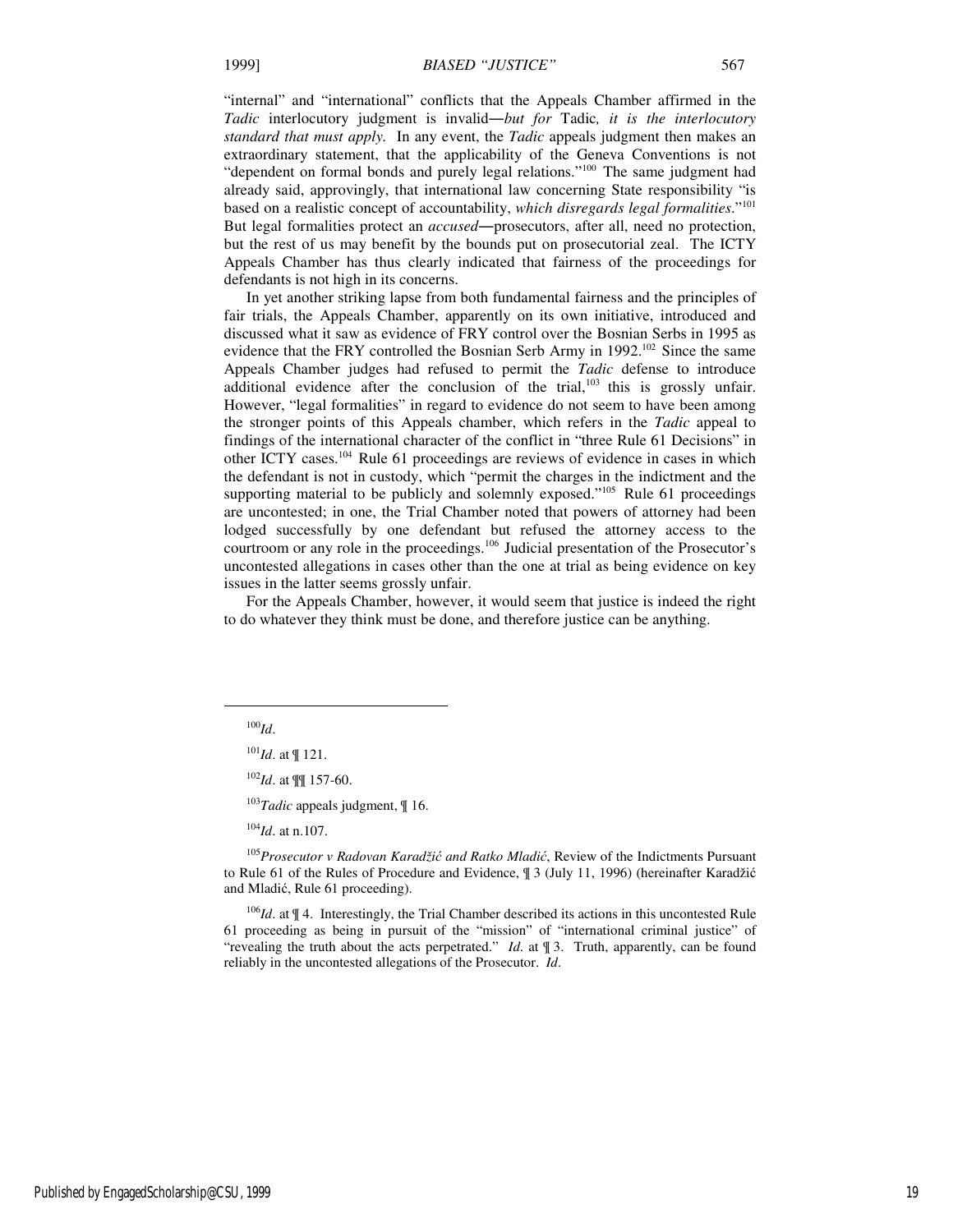### IX. PROBLEMS FOR AMERICA? STATE RESPONSIBILITY

The dissenting Trial Chamber judge in *Tadic* was an American, by far the greatest number of staff working in the Prosecutor's office were American, and it is likely that the U.S. government supported the Appeals Chamber's reversal of its own interlocutory decision in regard to the nature of the conflict. Yet if such a thing as international law ever does come into existence, in the sense of a legal order binding all international actors, the U.S. might regret elements of the appellate decision in *Tadic*. The view that the imposition on States of responsibility of "*de facto* agents" should disregard "legal formalities" would not only hold the U.S. responsible for the actions of the *Contras* in Nicaragua, but also for those of the Croatian Army in its 1995 offensives against Serbs in Croatia and Bosnia. It is no secret that the U.S. government arranged for the "private" firm Military Professional Resources, Inc. (MPRI) to train the Croatian Army, beginning in September 1994, $107$  activity that is attributable to the U.S. government under the *Tadic* appeal judgment. That the American-trained and American equipped Croatian forces were committing war crimes was known to the United States government; witness Richard Holbrooke's reference to the "harsh behavior of Federation troops during the [Sept. 1995] offensive," which would have produced "forced evictions and random murders" of Serbs had Banja Luka been taken―yet Holbrooke told the Croatian Defense Minister that "Nothing that we said today should be construed to mean that we want you to stop the rest of the offensive, other than Banja Luka . . . . We can't say so publicly, but please take Sanski Most, Prijedor and Bosanski Novi."<sup>108</sup> Indeed, Holbrooke himself admits telling Croatian President Tudjman that the actions of Croatian forces could be viewed "as a milder form of ethnic cleansing."<sup>109</sup> Yet he urged that the offensive continue. Of course, as one of Holbrooke's colleagues had put it when the offensive started, "We 'hired' these guys [the Croatian Army] to be our junkyard dogs because we were desperate. We need to try to 'control' them. But this is no time to get squeamish about things."<sup>110</sup> In addition to Holbrooke, then-U.S. Ambassador to Croatia Peter Galbraith has been reported to have "attended meetings when Croats planned war."<sup>111</sup>

In the unlikely event that the ICTY ever takes its mandate as a charge to render impartial justice and follows the principles announced by its Appellate Chamber in the *Tadic* appeal, American political actors who trained, armed and helped in the planning of Croatian offensives in which war crimes were committed should expect to be indicted and the United Sates as a State should be charged with responsibility for the actions of its junkyard dogs and *de facto* agents, the Croatian Army. I do not expect this to happen, however. As Jamie Shea said, after all, the U.S. is the friend of the Tribunal and the U.S. is the major financier of the Tribunal.

What, then, does this politicization of the ICTY say about the chances of ever creating a regime of international law? We might ponder the view of a leading

<sup>109</sup>*Id*. at 160.

<sup>110</sup>*Id*. at 73.

1

 $111$ N.Y. TIMES, May 30, 1996, at A7.

<sup>107</sup>*Globus*, Oct. 20, 1995.

<sup>108</sup>RICHARD HOLBROOKE, TO END A WAR 166 (1998).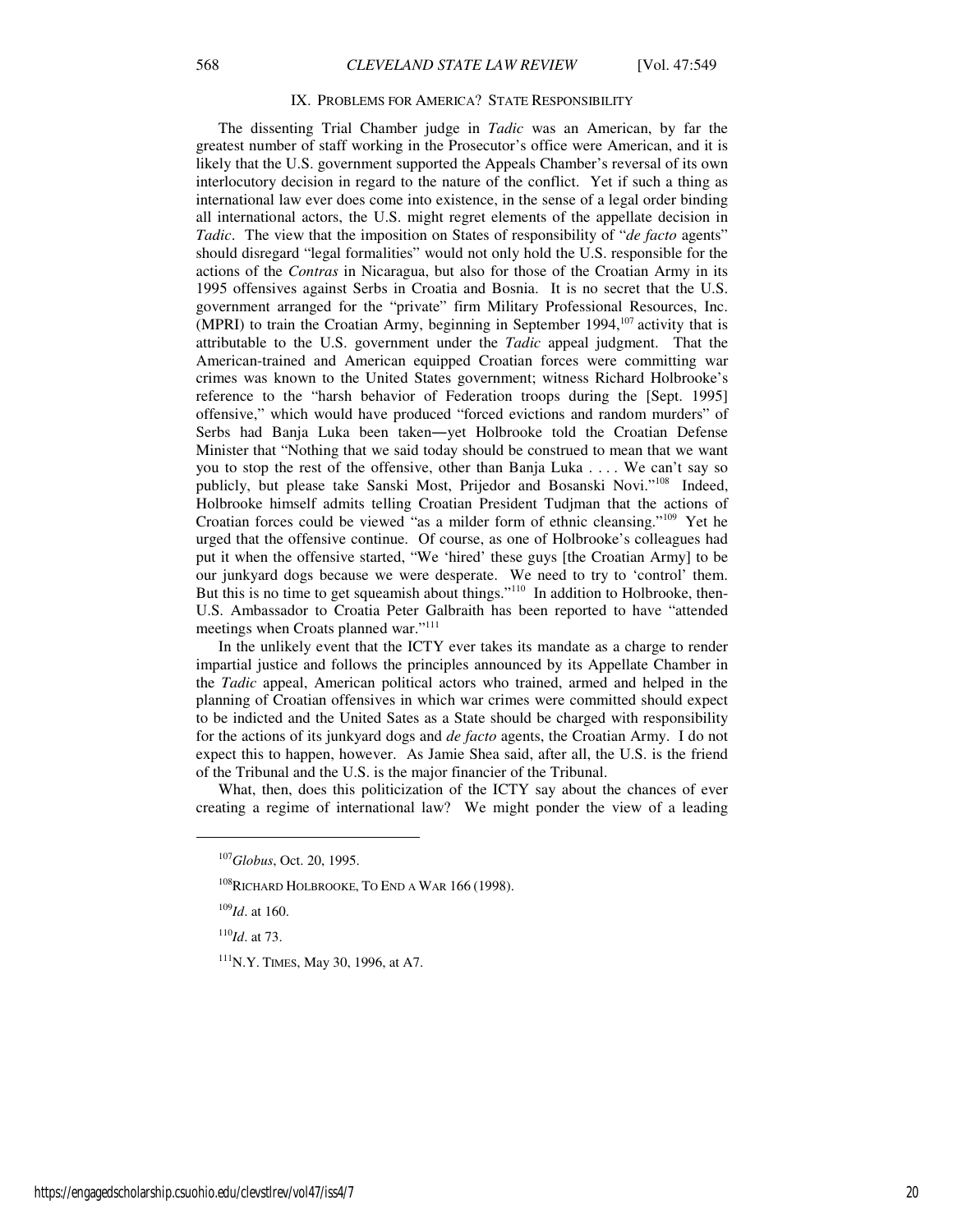human rights advocate, that the ICTY "was a significant advance over the tribunals at Nuremberg and Tokyo, because it had a mandate to prosecute and punish malefactors from all sides . . . and has carried out its charge. Accordingly, unlike its predecessors, it is not susceptible to accusations of victor's justice." $112$  It is clear, however, that the ICTY is no more impartial than were earlier these earlier tribunals. Instead of being victor's justice after the conflict, it is a tool meant to ensure victory during it.

#### X. "HUMAN RIGHTS PECCADILLOES" AND HUMANITARIAN WAR CRIMES

To its credit, HRW has recognized that NATO's actions in its war against Yugoslavia signaled "a disturbing disregard for the principles of humanitarianism that should guide any such action"<sup>113</sup> and criticized in particular NATO's use of cluster bombs. In its report on "Civilian Deaths in the NATO Air Campaign," did say that civilian deaths resulted from nine "attacks on non-military targets that Human Rights Watch believes were illegitimate,"<sup>114</sup> and noted that "the use of cluster bombs was a decisive factor in civilian deatrhs in at least three incidents."<sup>115</sup> HRW also concluded that "NATO violated international humanitarian law," although it prefaced this conclusion with the interesting distinction that it had "found no evidence of war crimes."<sup>116</sup> However, HRW has not called for investigation of NATO actions with the goal of prosecuting those in NATO who have violated human rights. One must wonder why this is so. At the least, we should expect to see HRW issue a demand for an independent investigation that could facilitate prosecution of those in NATO who have committed the crimes that HRW says that NATO committed in Yugoslavia, comparable to HRW's December 1999 request that the U.N. Security Council appoint an independent commission of inquiry to investigate war crimes by Russian forces in Chechnya.<sup>117</sup> Instead, HRW demanded, in its report on civilian deaths, only that *"NATO and its individual member states"* "establish an independent and impartial commission . . . that would investigate violations of international humanitarian law and the extent of these violations, and would consider the need to alter targetting and bombing doctrine" and otherwise engage in "investigations."<sup>118</sup>

The HRW distinction between "war crimes" and (mere?) "violations of international humanitarian law" is specious in this context (genocide, after all, is not a war crime), because the ICTY has jurisdiction over both kinds of delict.<sup>119</sup> Indeed,

<sup>115</sup>*Id.*

1

<sup>116</sup>*Id*., "International Humanitarian Law and Accountability."

<sup>117</sup>*See* <http://www.hrw.org/campaigns/russia/chechnya>.

<sup>118</sup>Human Rights Watch, *Civilian Deaths in the NATO Air Campaign*, "Summary," at 7-8.

<sup>119</sup>The Statute of the ICTY grants it jurisdiction over Grave Breaches of the Geneva Conventions of 1949 (Art. 2), Violations of the Laws and Customs of War (Art. 3), Genocide (Art. 4) and Crimes Against Humanity (Art. 5).

<sup>112</sup>ARYEH NEIER, WAR CRIMES 259 (1998).

<sup>113</sup>Human Rights Watch, *World Report 2000*, at 5.

<sup>114</sup>Human Rights Watch, *Civilian Deaths in the NATO Air Campaign*, "Summary" Feb., 2000 <http://www.hrw.org/reports/2000/nato>.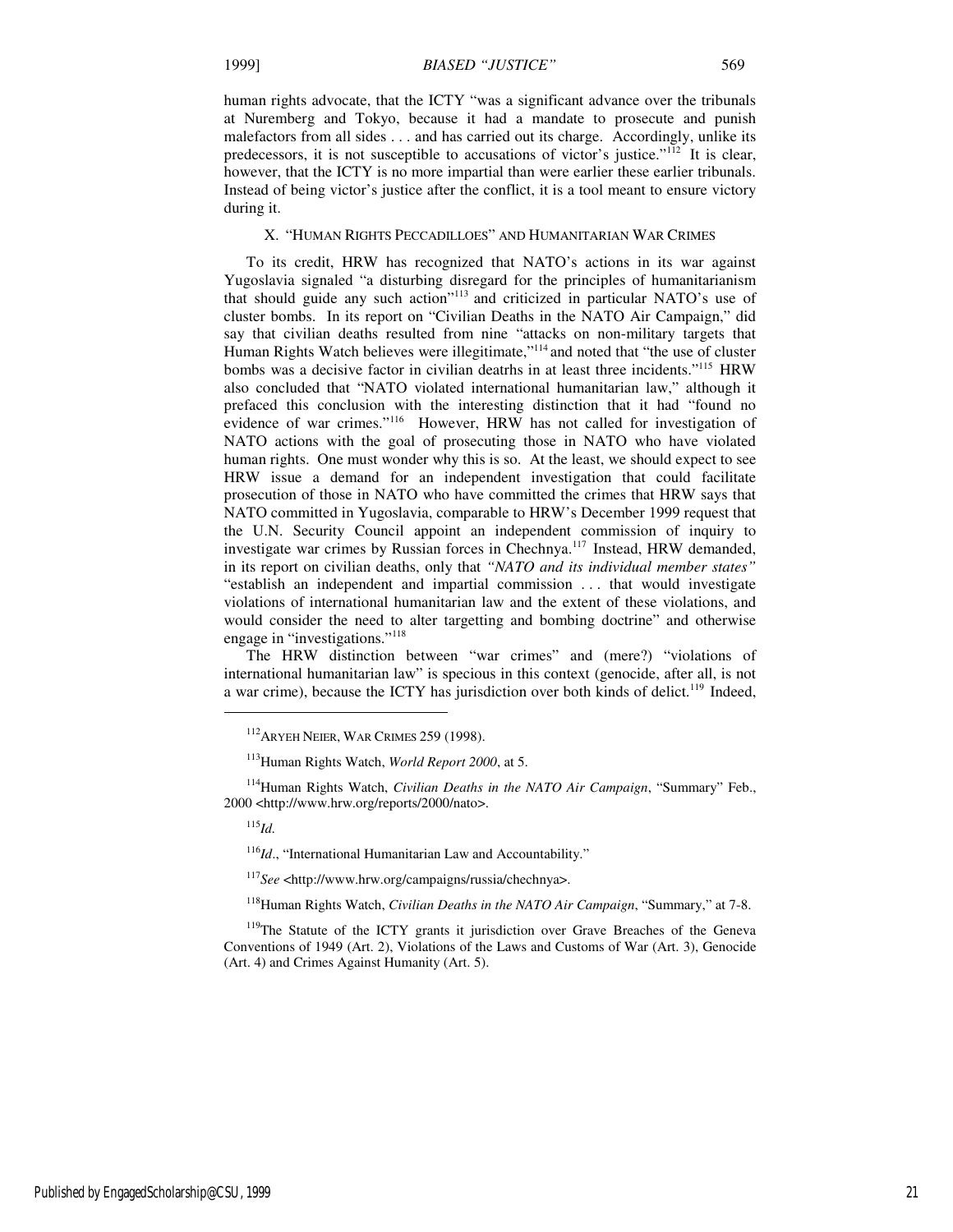in convicting Croatian general Tihomir Blaskic, the presiding judge specified that the "extremely serious crimes" he committed included "acts of war carried out with disregards for international humanitarian law."<sup>120</sup> One might wonder whether the HRW call for an "independent and impartial commission" might be an acknowledgement of the truth of the Jamie Shea position that he who finances the Tribunal determines the prosecutions, and thus imply that a really independent and impartial body should replace the ICTY, were HRW not explicitly calling for NATO to investigate, independently and impartially, itself.

The difference in standards applied to NATO and to Russia might be explained by a distinction in a 1998 *Washington Post* op-ed piece by HRW executive director Kenneth Roth.<sup>121</sup> Trying to assuage U.S. government concerns that new international judicial institutions could be used to accuse Americans of war crimes, Roth states that "clearly it is not U.S. policy" to commit genocide, war crimes or crimes against humanity, and that "there is no prospect" of harassment of "democratic leaders who have at worst a few human rights peccadilloes to their record." Of course, Roth made this distinction before NATO committed what HRW identifies as violations of the Geneva conventions, but the distinction, perhaps, still holds: NATO, after all, is by definition democratic, so presumably its war crimes are peccadilloes, not worthy of prosecution. The consequences of indictments of NATO personnel for war crimes for the new international judicial institutions that HRW wishes to promote were made clear by Senator Jesse Helms in his January 2000 speech to the UN Security Council:

any attempt to indict NATO commanders would be the death knell for the International Criminal Court. But the very fact that [the ICTY Prosecutor] explored this possibility at all brings to light all that is wrong with this brave new world of global justice. which proposes a system in which independent prosecutors and judges, answerable to no state or institution, have unfettered power to sit in judgment of the foreign policy decisions of Western democracies.<sup>122</sup>

Since HRW's executive director says that Western democracies commit human rights peccadilloes rather than war crimes, and the US clearly controls the ICTY, Senator Helms's concerns are, clearly, baseless.

Another explanation might be said to lie in the extremity of the situation to which NATO responded in Kosovo: that "it took NATO's controversial bombing campaign before Belgrade would acquiesce in the deployment of international troops to stop widespread ethnic slaughter and forced displacement," and that the inspiration for "NATO's action was fundamentally humanitarian . . . . the desire to stop crimes against humanity was a major goal."<sup>123</sup> HRW's recounting of the events leading up to NATO's attacks closely tracks that of Bill Clinton, who asserted that NATO "had to act" when Yugoslav forces "began an offensive" against the Albanians of

1

<sup>&</sup>lt;sup>120</sup>ICTY Press Release JL/P.I.S./474-E, Mar. 3, 2000 <http://www.un.org/icty/pressreal/ p474-e.htm>.

<sup>121</sup>Kenneth Roth, *Justice for Tyrants*, WASH. POST, Nov. 26, 1998, at A31.

<sup>122</sup><http://www.usis.it/wireless/wfa00120/A0012011.htm>.

<sup>123</sup>Human Rights Watch, *World Report 2000*, at 1, 5.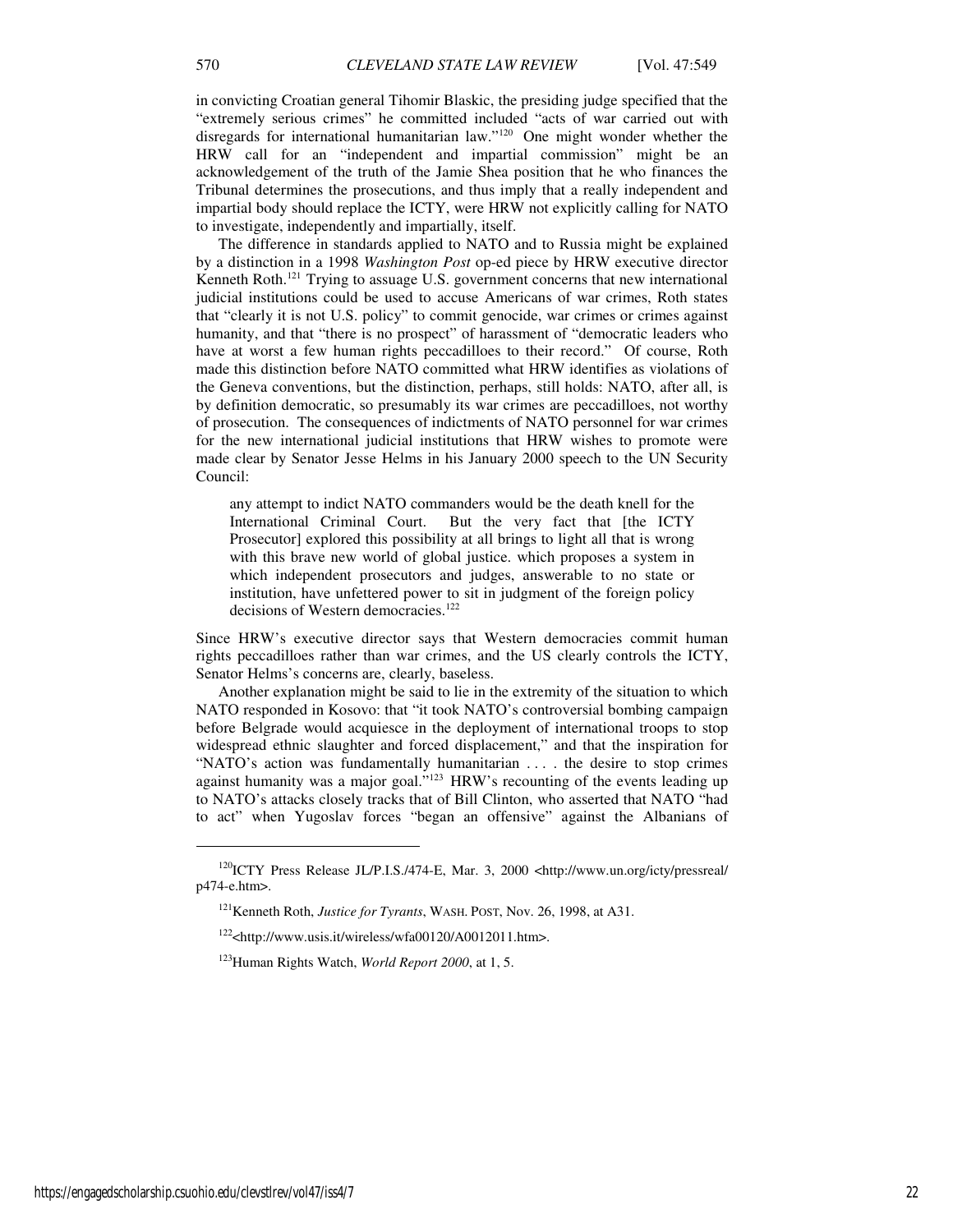Kosovo.<sup>124</sup> Assuming that he read the reports of his own State Department, the President must have known that his account was inaccurate: in a report issued two weeks before the President published his article in the *New York Times*, the State Department said that until the NATO attacks were under way, Serb forces were engaged in "the selective targetting of towns and regions suspected of [Kosovo Liberation Army] activities," not a general offensive against the Albanian population.<sup>125</sup> This pattern of Serbian actions before NATO's offensive is confirmed by the OSCE in its massive report on events in Kosovo, which shows that Serbian forces, until NATO attacked, were fighting the KLA and not engaged in systematic ethnic cleansing.<sup>126</sup> HRW might have tacitly recognized this uncomfortable fact when it stated that "before using military force to stop crimes against humanity, planners at a minimum should be confident that intervention will not make matters worse by provoking a wider war or setting in motion a string of new atrocities."<sup>127</sup> Yet applying this criterion to NATO's actions would delegitimate them, which HRW clearly does not want to do.

The more fundamental problem in any event is HRW's assertion that war can be seen as humanitarian. Attacks against civilians are probably inevitable in any supposedly humanitarian intervention. Every nation has the right to defend itself, and at the level of practical politics, a nation that is attacked will try to resist the attacker. Winning the war thus requires defeating not only the army, but the nation: the civilian population. Thus the decision to attack a sovereign state is, logically, a decision to attack the civilian population of that state, not just the military. NATO's targeting of the civilian infrastructure of Serbia (and earlier, of Iraq), is thus logical, and the constant repetition that "NATO never targets civilians" was hypocritical, presumably meant to obscure the uncomfortable fact that humanitarian intervention requires the committing of humanitarian war crimes. At this point, the greatest triumph of the human rights movement, "humanitarian intervention," is revealed as its greatest defeat, because it transforms what had been a moral critique against violence into a moral crusade for massive violence. Of course, HRW could escape this trap by demanding the indictment of NATO leaders, but it would then precede the UN in being dismantled brick by brick and thrown into the Atlantic. While speaking truth to power is admirable, telling power what it wants to hear tends to bring more tangible rewards.

#### XI. HUMANRIGHTSISM

A month after NATO began its attacks on Yugoslavia, Vaclav Havel gave what seems to be a principled justification for the war:

this is probably the first war that has not been waged in the name of "national interests," but rather in the name of principles and values. . . . This war places human rights above the rights of the state. The Federal

<sup>124</sup>N.Y. TIMES, May 23, 1999, at § 4, p.17.

<sup>125</sup>U.S. State Department, *Erasing History: Ethnic Cleansing in Kosovo*, May, 1999.

<sup>126</sup>OSCE, *Kosovo/Kosova As Seen, As Told: The Human Rights Findings of the OSCE Verification Mission*, Part II, Chapter 3, <http://www.osce.org/kosovo/reports/hr/part1>. (Initially, this FN says Part I).

<sup>127</sup>Human Rights Watch, *World Report 2000*, at 6.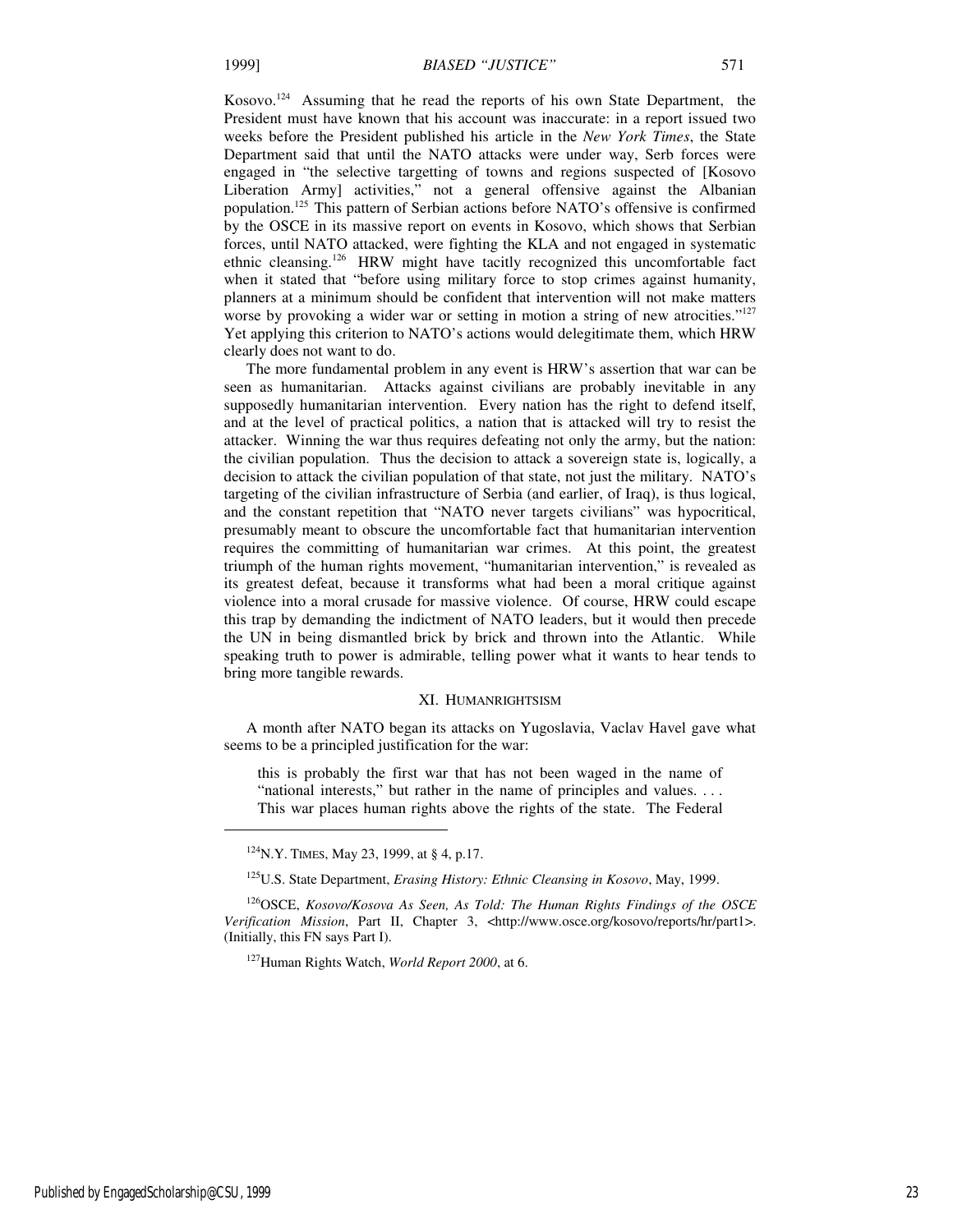Republic of Yugoslavia was attacked by the alliance without a direct mandate from the UN. This did not happen irresponsibly, as an act of aggression or out of disrespect for international law. It happened, on the contrary, out of respect for the law, for the law that ranks higher than the law which protects the sovereignty of states. The alliance has acted out of respect for human rights.<sup>128</sup>

Havel then states that human rights "are as powerful as they are because, under certain circumstances, people accept them without compulsion and are willing to die for them."<sup>129</sup>

Havel sounds great but, in fact, even as he gave the speech quoted (April 29, 1999) he must have known that he lied. Few indeed were willing to die for human rights, particularly in the Czech Republic,  $130$  but rather NATO was engaged in killing for human rights. As Havel spoke, the alliance was targeting civilian "infrastructure" because attacking Yugoslav military targets would have exposed NATO pilots to danger. In the five days before his speech, NATO repeatedly bombed oil refineries in Novi Sad, causing massive pollution of the air and of the river Danube; bombed civilian targets in central Belgrade, and bombed a Serbian town on the Bulgarian border, destroying houses and killing civilians.<sup>131</sup> All but the last were intentional targetting, so damage to the environment and civilian deaths were not "collateral damage." Havel's speech is thus either politically cunning, as befits the elected president of a sovereign nation-State; or else evasive, avoiding the truth that Havel could not, as a long-term supporter of human rights, admit.

But the difference between Havel the advocate of human rights and Havel the War President embodies the difference between human rights as a principle for criticism of the actions of governments and humanrightsism as a justification for government actions that violate human rights. By humanrightsism, I mean what the *New York Times* has described as the "elevation" of human rights to a "military priority,"<sup>132</sup> since military priorities are by definition based on the threat and use of force. This "elevation" is actually a striking inversion of the principles that have guided the growth of human rights organizations. For example, Amnesty International long required that its "prisoners of conscience" not be advocates or practitioners of violence.<sup>133</sup> Humanrightsism, however, itself calls for violence.

<sup>129</sup>*Id*.

 $\overline{a}$ 

<sup>130</sup>*See* M. Znoj, *Czech Attitudes Toward the War*, 8(#3) E. EUE. CONST. REV. 47 (1999).

<sup>131</sup>U.N. Environment Programme and U.N. Centre for Human Settlements, *The Kosovo Conflict: Consequences for the Environment* (1999), at 17.

<sup>132</sup>Michael Wines, Editorial, *The World: DoubleVision: Two Views of Inhumanity Split the World, Even in Victory*, N.Y. TIMES, June 13, 1999, at §4, p.1.

<sup>133</sup>*See, e.g.*, Amnesty International, *Yugoslavia: Prisoners of Conscience* (1985), at 9- 10:

[T]he following violations of human rights in Yugoslavia are of concern to Amnesty International: the arrest and imprisonment of people for their non-violent exercise of internationally recognized human rights . . . . the vague formulation of certain legal

<sup>128</sup>Vaclav Havel, *Kosovo and the End of the Nation-State*, N.Y. REV. OF BOOKS, June 10, 1999, at 6.